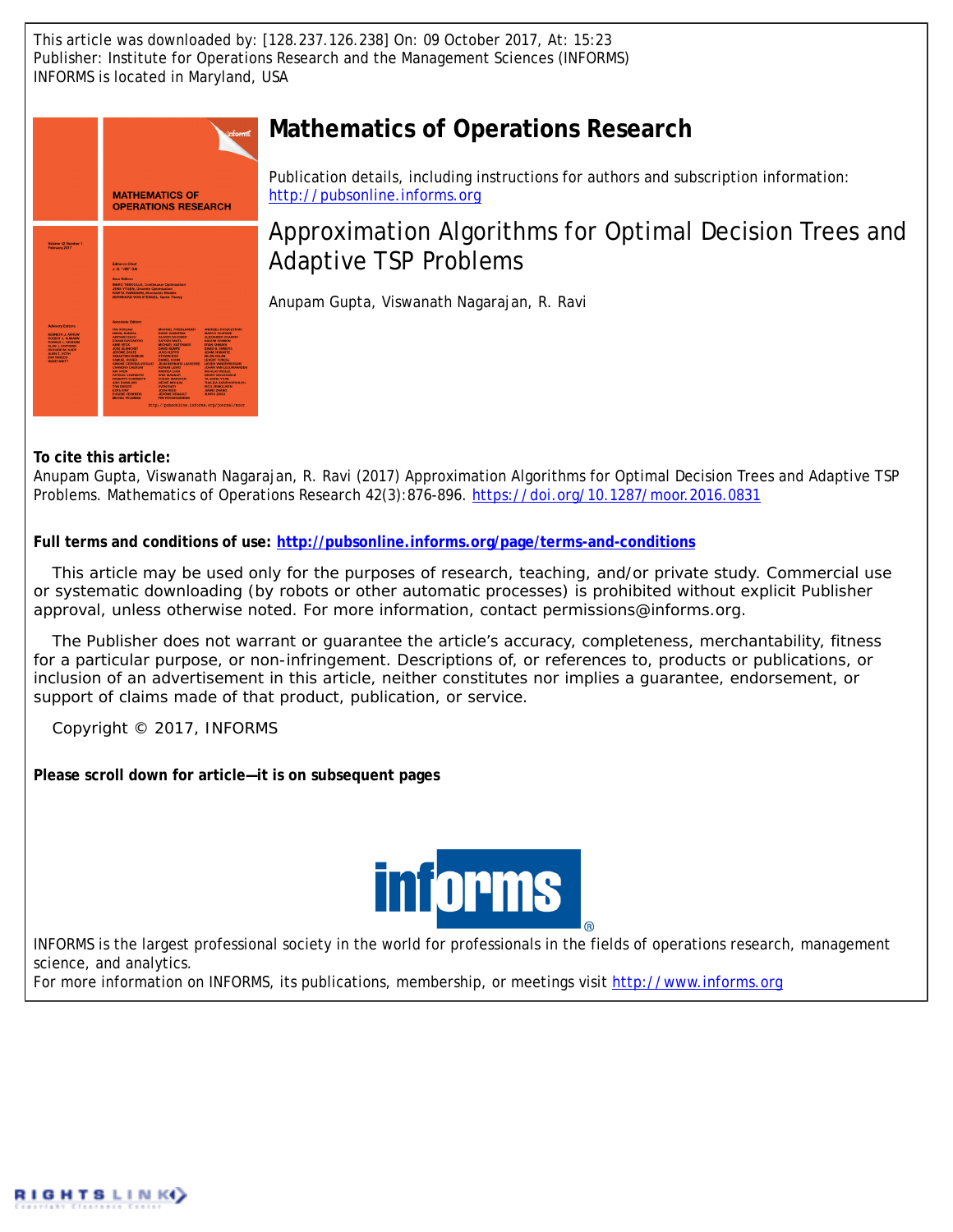# **Approximation Algorithms for Optimal Decision Trees and Adaptive TSP Problems**

**Anupam Gupta,<sup>a</sup> Viswanath Nagarajan,<sup>b</sup> R. Ravi<sup>c</sup>**

**<sup>a</sup>** Computer Science Department, Carnegie Mellon University, Pittsburgh; **<sup>b</sup>** Industrial and Operations Engineering Department, University of Michigan; **<sup>c</sup>** Tepper School of Business, Carnegie Mellon University **Contact:** [anupamg@cs.cmu.edu](mailto:anupamg@cs.cmu.edu) (AG); [viswa@umich.edu](mailto:viswa@umich.edu) (VN); [ravi@cmu.edu](mailto:ravi@cmu.edu) (RR)

**Received:** February 7, 2015 **Revised:** July 27, 2016 **Accepted:** September 9, 2016 **Published Online in Articles in Advance:** March 3, 2017

**MSC2010 Subject Classification:** 68W25, 90B06, 90B15 **OR/MS Subject Classification:** Primary:

Networks/graphs; secondary: Analysis of algorithms

**https://doi.org/10.1287/moor.2016.0831**

**Copyright:** © 2017 INFORMS

**Abstract.** We consider the problem of constructing optimal decision trees: given a collection of tests that can disambiguate between a set of *m* possible diseases, each test having a cost, and the a priori likelihood of any particular disease, what is a good adaptive strategy to perform these tests to minimize the expected cost to identify the disease? This problem has been studied in several works, with *O*(log *m*)-approximations known in the special cases when either costs or probabilities are uniform. In this paper, we settle the approximability of the general problem by giving a tight *O*(log *m*)-approximation algorithm.

We also consider a substantial generalization, the adaptive traveling salesman problem. Given an underlying metric space, a random subset *S* of vertices is drawn from a known distribution, but *S* is initially unknown—we get information about whether any vertex is in *S* only when it is visited. What is a good adaptive strategy to visit all vertices in the random subset *S* while minimizing the expected distance traveled? This problem has applications in routing message ferries in ad hoc networks and also models switching costs between tests in the optimal decision tree problem. We give a polylogarithmic approximation algorithm for adaptive TSP, which is nearly best possible due to a connection to the well-known group Steiner tree problem. Finally, we consider the related adaptive traveling repairman problem, where the goal is to compute an adaptive tour minimizing the expected sum of arrival times of vertices in the random subset *S*; we obtain a polylogarithmic approximation algorithm for this problem as well.

**Funding:** A. Gupta's research was supported in part by the National Science Foundation [Grants CCF-0448095 and CCF-0729022] and an Alfred P. Sloan Fellowship. R. Ravi's research was supported in part by National Science Foundation [Grant CCF-0728841].

**Keywords: approximation algorithms • stochastic optimization • decision trees • vehicle routing**

# **1. Introduction**

Consider the following two adaptive covering optimization problems:

• *Adaptive traveling salesman problem under stochastic demands* (AdapTSP). A traveling salesperson is given a metric space  $(V, d)$  and distinct subsets  $S_1, S_2, \ldots, S_m \subseteq V$  such that  $S_i$  appears with probability  $p_i$  (and  $\sum_i p_i = 1$ ). She needs to serve requests at a random subset *S* of locations drawn from this distribution. However, she does not know the identity of the random subset: she can only visit locations, at which time she finds out whether or not that location is part of the subset *S*. What adaptive strategy should she use to minimize the expected time to serve all requests in the random set *S*?

• *Optimal decision trees.* Given a set of *m* diseases, there are *n* binary tests that can be used to disambiguate between these diseases. If the cost of performing test  $t \in [n]$  is  $c_t$ , and we are given the likelihoods  $\{p_j\}_{j \in [m]}$  that a typical patient has the disease *j*, what (adaptive) strategy should the doctor use for the tests to minimize the expected cost to identify the disease?

It can be shown that the optimal decision tree problem is a special case of the adaptive TSP problem: a formal reduction is given in Section [4.](#page-12-0) In both these problems we want to devise adaptive strategies, which take into account the revealed information in the queries so far (e.g., locations already visited or tests already done) to determine the future course of action. Such an *adaptive solution* corresponds naturally to a decision tree, where nodes encode the current "state" of the solution and branches represent observed random outcomes; see Definition [2](#page-4-0) for a formal definition. A simpler class of solutions that have been useful in some other adaptive optimization problems, e.g., Dean et al. [\[11\]](#page-20-0), Guha and Munagala [\[20\]](#page-21-0), Bansal et al. [\[2\]](#page-20-1), are *nonadaptive solutions*, which are specified by just an ordered list of actions. However there are instances for both the above problems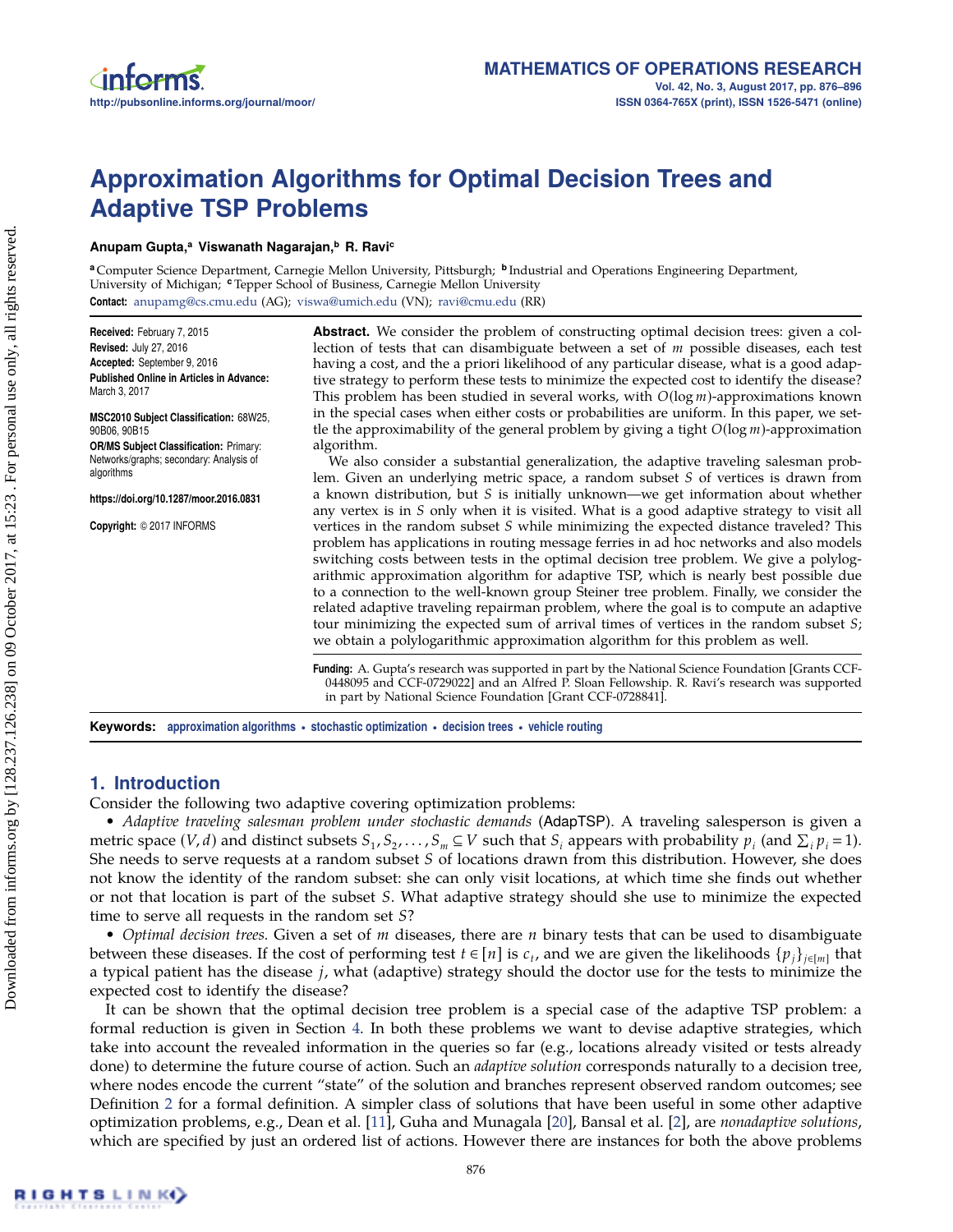where the optimal adaptive solution costs much less than the optimal nonadaptive solution. Hence it is essential that we find good adaptive solutions.

The *optimal decision tree problem* has long been studied; its NP-hardness was shown by Hyafil and Rivest in 1976 (Hyafil and Rivest [\[25\]](#page-21-1)) and many references and applications can be found in Nowak [\[33\]](#page-21-2). There have been a large number of papers providing algorithms for this problem (Garey and Graham [\[15\]](#page-20-2), Loveland [\[30\]](#page-21-3), Kosaraju et al. [\[28\]](#page-21-4), Dasgupta [\[10\]](#page-20-3), Adler and Heeringa [\[1\]](#page-20-4), Chakaravarthy et al. [\[5\]](#page-20-5), Nowak [\[33\]](#page-21-2), Guillory and Bilmes [\[21\]](#page-21-5)). The best results yield approximation ratios of  $O(log(1/p_{min}))$  and  $O(log(m(c_{max}/c_{min})))$ , where  $p_{min}$ is the minimum nonzero probability and  $c_{\text{max}}$  (respectively,  $c_{\text{min}}$ ) is the maximum (respectively, minimum) cost. In the special cases when the likelihoods  $\{p_j\}$  or the costs  $\{c_t\}$  are all polynomially bounded in *m*, these imply an *O*(log *m*)-approximation algorithm. However, there are instances (when probabilities and costs are exponential) demonstrating an Ω(*m*) approximation guarantee for all previous algorithms. On the hardness side, an Ω(log *m*) hardness of approximation (assuming  $P \neq NP$ ) is known for the optimal decision tree problem (Chakaravarthy et al. [\[5\]](#page-20-5)). While the existence of an *O*(log *m*)-approximation algorithm for the general optimal decision tree problem has been posed as an open question, it has not been answered prior to this work.

Optimal decision tree is also a basic problem in *average-case active learning* (Dasgupta [\[10\]](#page-20-3), Nowak [\[33\]](#page-21-2), Guillory and Bilmes [\[21\]](#page-21-5)). In this application, there is a set of *n* data points, each of which is associated with a + or − label. The labels are initially unknown. A classifier is a partition of the data points into + and − labels. The true classifier *h*<sup>\*</sup> is the partition corresponding to the actual data labels. The learner knows beforehand, a "hypothesis class" *H* consisting of *m* classifiers; it is assumed that the true classifier  $h^* \in H$ . Furthermore, in the average case model, there is a known distribution  $\pi$  of  $h^*$  over H. The learner wants to determine  $h^*$  by querying labels at various points. There is a cost *c<sup>t</sup>* associated with querying the label of each data point *t*. An active learning strategy involves adaptively querying labels of data points until *h* <sup>∗</sup> ∈ *H* is identified. The goal is to compute a strategy that minimizes the expectation (over  $\pi$ ) of the cost of all queried points. This is precisely the optimal decision tree problem, with points being tests and classifiers corresponding to diseases.

Apart from being a natural adaptive routing problem, AdapTSP has many applications in the setting of message ferrying in ad hoc networks (Zhao and Ammar [\[38\]](#page-21-6), Shah et al. [\[35\]](#page-21-7), Zhao et al. [\[39,](#page-21-8) [40\]](#page-21-9), He et al. [\[24\]](#page-21-10)). We cite two examples below:

• *Data collection in sparse sensor networks (see, e.g., Shah et al.* [\[35\]](#page-21-7)). A collection of sensors is spread over a large geographic area, and one needs to periodically gather sensor data at a base station. Due to the power and cost overheads of setting up a communication network between the sensors, the data collection is instead performed by a mobile device (the message ferry) that travels in this space from/to the base station. On any given day, there is a known distribution D of the subset *S* of sensors that contain new information: this might be derived from historical data or domain experts. The routing problem for the ferry then involves computing a tour (originating from the base station) that visits all sensors in *S*, at the minimum expected cost.

• *Disaster management (see, e.g., Zhao et al. [\[39\]](#page-21-8)).* Consider a post-disaster situation, in which usual communication networks have broken down. In this case, vehicles can be used in order to visit locations and assess the damage. Given a distribution of the set of affected locations, the goal here is to route a vehicle that visits all affected locations as quickly as possible in expectation.

In both these applications, due to the absence of a direct communication network, the information at any location is obtained only when it is visited: this is precisely the AdapTSP problem.

#### **1.1. Our Results and Techniques**

In this paper, we settle the approximability of the optimal decision tree problem:

<span id="page-2-1"></span>**Theorem 1.** *There is an O*(log *m*)*-approximation algorithm for the optimal decision tree problem with arbitrary test costs and arbitrary probabilities, where m is the number of diseases. The problem admits the same approximation ratio even when the tests have nonbinary outcomes.*

In fact, this result arises as a special case of the following theorem:

<span id="page-2-0"></span>**Theorem 2.** There is an  $O(\log^2 n \log m)$ -approximation algorithm for the adaptive Traveling Salesman Problem, where n *is the number of vertices and m the number of scenarios in the demand distribution.*

<span id="page-2-2"></span>To solve the AdapTSP problem, we first solve the "isolation problem," which seeks to identify which of the *m* scenarios has materialized. Once we know the scenario, we can visit its vertices using any constant-factor approximation algorithm for TSP. The high-level idea behind our algorithm for the isolation problem is this suppose each vertex lies in at most half the scenarios; then if we visit one vertex in each of the *m* scenarios using a short tour, which is an instance of the *group Steiner tree* problem,<sup>[1](#page-20-6)</sup> we'd notice at least one of these vertices to

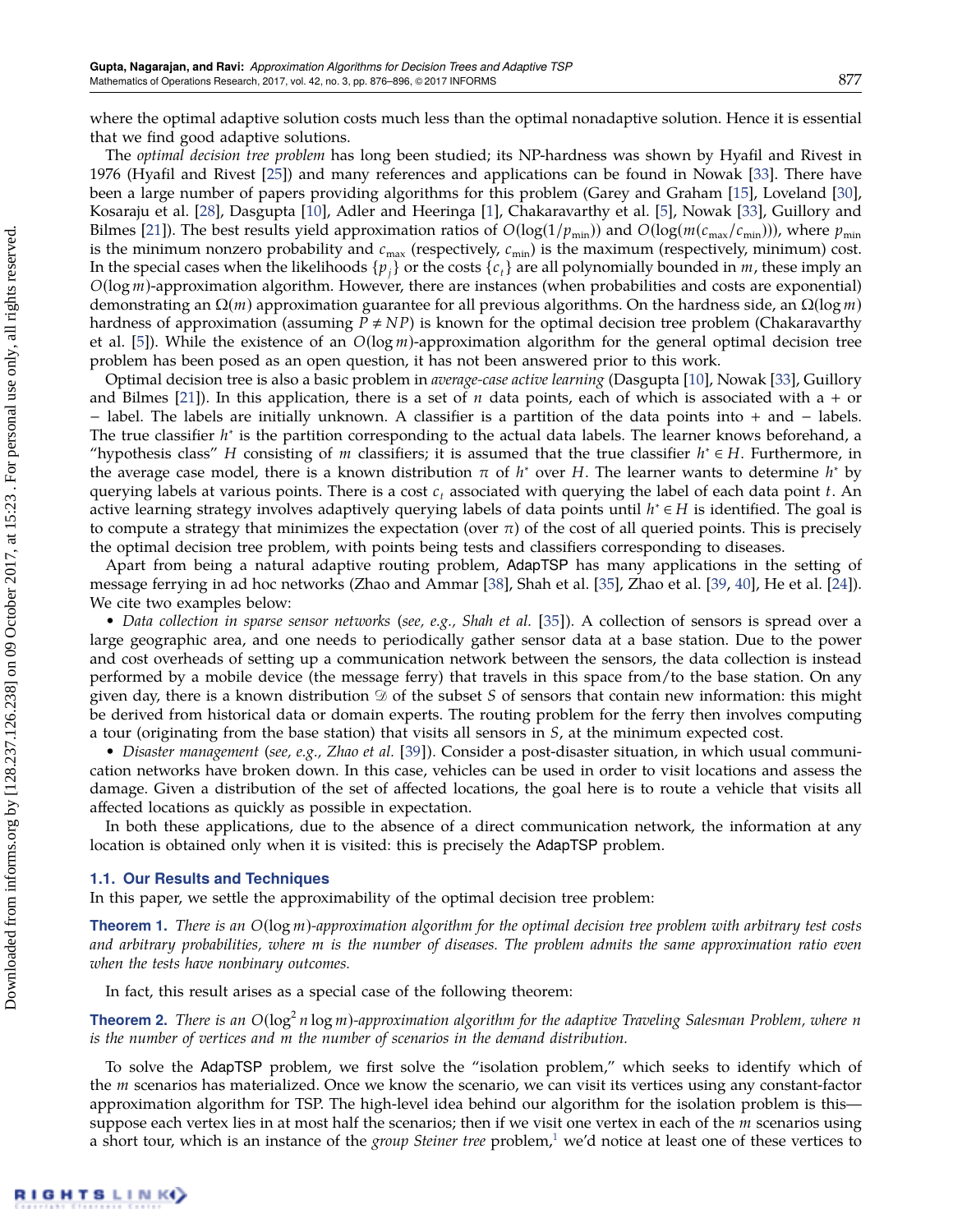have a demand; this would reduce the number of possible scenarios by at least 50% and we can recursively run the algorithm on the remaining scenarios. This is an oversimplified view, and there are many details to handle: we need not visit all scenarios—visiting all but one allows us to infer the last one by exclusion, the expectation in the objective function means we need to solve a *minimum-sum* version of group Steiner tree, and not all vertices need lie in fewer than half the scenarios. Another major issue is that we do not want our performance to depend on the magnitude of the probabilities, as some of them may be exponentially small. Finally, we need to charge our cost directly against the optimal decision tree. All these issues can indeed be resolved to obtain Theorem [2.](#page-2-0)

The algorithm for the isolation problem involves an interesting combination of ideas from the group Steiner (Garg et al. [\[17\]](#page-21-11), Charikar et al. [\[6\]](#page-20-7)) and minimum latency TSP (Blum et al. [\[3\]](#page-20-8), Chaudhuri et al. [\[7\]](#page-20-9), Fakcharoenphol et al. [\[12\]](#page-20-10)) problems—it uses a greedy approach that is greedy with respect to two different criteria, namely, the probability measure and the number of scenarios. This idea is formalized in our algorithm for the *partial latency* group Steiner (LPGS) problem, which is a key subroutine for IsoProb. While this LPGS problem is harder to approximate than the standard group Steiner tree (see Section [2\)](#page-4-1), for which  $O(\log^2 n \log m)$  is the best approximation ratio, we show that it admits a better (O(log<sup>2</sup> n), 4) *bicriteria* approximation algorithm. Moreover, even this bicriteria approximation guarantee for LPGS suffices to obtain an  $\widehat{O}(\log^2 n \cdot \log m)$ -approximation algorithm for IsoProb.

We also show that both AdapTSP and the isolation problem are Ω(log<sup>2</sup>− *n*) hard to approximate even on tree metrics; our results are essentially best possible on such metrics, and we lose an extra logarithmic factor to go to general metrics, as in the group Steiner tree problem. Moreover, any improvement to the result in Theorem [2](#page-2-0) would lead to a similar improvement for the group Steiner tree problem (Garg et al. [\[17\]](#page-21-11), Halperin and Krauthgamer [\[23\]](#page-21-12), Chekuri and Pál [\[8\]](#page-20-11)), which is a longstanding open question.

For the optimal decision tree problem, we show that we can use a variant of minimum-sum set cover (Feige et al. [\[14\]](#page-20-12)), which is the special case of LPGS on star metrics. This avoids an  $O(\log^2 n)$  loss in the approximation guarantee and hence gives us an *O*(log *m*)-approximation algorithm that is best possible (Chakaravarthy et al. [\[5\]](#page-20-5)). Although this variant of min-sum set cover is Ω(log *m*)-hard to approximate (it generalizes set cover as shown in Section [2\)](#page-4-1), we again give a constant factor bicriteria approximation algorithm, which leads to the *O*(log *m*)-approximation for optimal decision tree. Our result further reinforces the close connection between the min-sum set cover problem and the optimal decision tree problem that was first noticed by Chakaravarthy et al. [\[5\]](#page-20-5).

Finally, we consider the related adaptive traveling repairman problem (AdapTRP), which has the same input as AdapTSP, but the objective is to minimize the expected sum of arrival times at vertices in the materialized demand set. In this setting, we cannot first isolate the scenario and then visit all its nodes since a long isolation tour may negatively impact the arrival times. So AdapTRP (unlike AdapTSP) cannot be reduced to the isolation problem. However, we show that our techniques for AdapTSP are robust and can be used to obtain the following:

<span id="page-3-0"></span>**Theorem 3.** There is an  $O(\log^2 n \log m)$ -approximation algorithm for the adaptive traveling repairman problem, where n *is the number of vertices and m the number of scenarios in the demand distribution.*

*Paper outline*: The results on the isolation problem appear in Section [3.](#page-6-0) We obtain the improved approximation algorithm for optimal decision tree in Section [4.](#page-12-0) The algorithm for the adaptive traveling salesman problem is in Section [5;](#page-13-0) Appendix A contains a nearly matching hardness of approximation result. Finally, Section [6](#page-16-0) is on the adaptive traveling repairman problem.

#### **1.2. Other Related Work**

The optimal decision tree problem has been studied earlier by many authors, with algorithms and hardness results being shown by Garey and Graham [\[15\]](#page-20-2), Hyafil and Rivest [\[25\]](#page-21-1), Loveland [\[30\]](#page-21-3), Kosaraju et al. [\[28\]](#page-21-4), Adler and Heeringa [\[1\]](#page-20-4), Dasgupta [\[10\]](#page-20-3), Chakaravarthy et al. [\[5\]](#page-20-5), Chakaravarthy et al. [\[4\]](#page-20-13), Guillory and Bilmes [\[21\]](#page-21-5). As mentioned above, the algorithms in these papers gave *O*(log *m*)-approximation ratios only when the probabilities or costs (or both) are polynomially bounded. The early papers on optimal decision tree considered tests with only binary outcomes. More recently, Chakaravarthy et al. [\[5\]](#page-20-5) studied the generalization with  $K \geq 2$ outcomes per test and gave an *O*(log*K* · log *m*)-approximation under uniform costs. Subsequently, Chakaravarthy et al. [\[4\]](#page-20-13) improved this bound to *O*(log *m*), again under uniform costs. Later, Guillory and Bilmes [\[21\]](#page-21-5) gave an algorithm under arbitrary costs and probabilities, achieving an approximation ratio of  $O(log(1/p_{min}))$ or *O*(log(*m*(*c*max/*c*min))). This is the previous best approximation guarantee; see also Guillory and Bilmes [\[21,](#page-21-5) Table 1] for a summary of these results. We note that in terms of the number *m* of diseases, the previous best approximation guarantee is only Ω(*m*). On the other hand, there is an Ω(log *m*) hardness of approximation for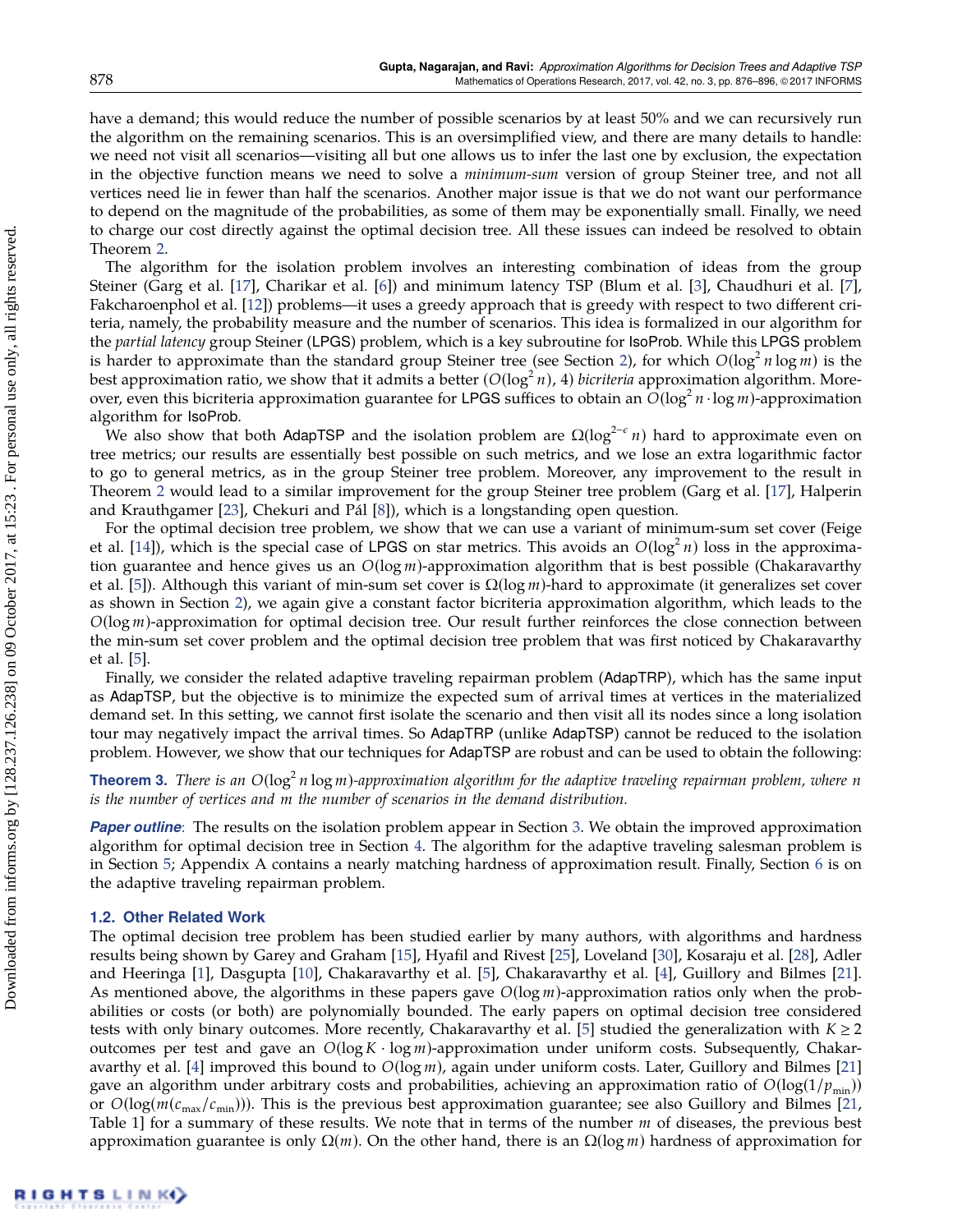the optimal decision tree problem (Chakaravarthy et al. [\[5\]](#page-20-5)). Our *O*(log *m*)-approximation algorithm for arbitrary costs and probabilities solves an open problem from these papers. A crucial aspect of this algorithm is that it is nongreedy. All previous results were based on variants of a greedy algorithm.

There are many results on adaptive optimization dealing with covering problems. For example, Goemans and Vondrák [\[18\]](#page-21-13) considered the adaptive set-cover problem; they gave an *O*(log *n*)-approximation when sets may be chosen multiple times and an *O*(*n*)-approximation when each set may be chosen at most once. The latter approximation ratio was improved in Munagala et al. [\[31\]](#page-21-14) to  $O(\log^2 n \log m)$  and subsequently to the bestpossible *O*(log *n*)-approximation ratio by Liu et al. [\[29\]](#page-21-15), also using a greedy algorithm. In recent work Golovin and Krause( [\[19\]](#page-21-16)) generalized adaptive set-cover to a setting termed "adaptive submodularity" and gave many applications. In all these problems, the adaptivity gap (ratio between optimal adaptive and nonadaptive solutions) is large, as is the case for the problems considered in this paper, and so the solutions need to be inherently adaptive.

The AdapTSP problem is related to universal TSP (Jia et al. [\[27\]](#page-21-17), Gupta et al. [\[22\]](#page-21-18)) and a priori TSP (Jaillet [\[26\]](#page-21-19), Schalekamp and Shmoys [\[34\]](#page-21-20), Shmoys and Talwar [\[36\]](#page-21-21)) only in spirit—in both the universal and a priori TSP problems, we seek a master tour that is shortcut once the demand set is known, and the goal is to minimize the worst-case or expected length of the shortcut tour. The crucial difference is that the demand subset is revealed *in toto* in these two problems, leaving no possibility of adaptivity—this is in contrast to the slow revelation of the demand subset that occurs in AdapTSP.

## <span id="page-4-1"></span>**2. Preliminaries**

We work with a finite metric  $(V, d)$  that is given by a set V of *n* vertices and distance function  $d: V \times V \to \mathbb{R}_+$ . As usual, we assume that the distance function is symmetric and satisfies the triangle inequality. For any integer *t* ≥ 1, we let  $[t] := \{1, 2, ..., t\}.$ 

**Definition 1** (*r*-Tour). Given a metric (*V*, *d*) and vertex  $r \in V$ , an *r*-tour is any sequence ( $r = u_0, u_1, \ldots, u_k = r$ ) of vertices that begins and ends at *r*. The length of such an *r*-tour is  $\sum_{i=1}^{k} d(u_i, u_{i-1})$ , the total length of all edges in the tour.

Throughout this paper, we deal with demand distributions over vertex subsets that are specified explicitly. A demand distribution  $\mathcal{D}$  is specified by *m* distinct subsets  $\{S_i \subseteq V\}_{i=1}^m$  having associated probabilities  $\{p_i\}_{i=1}^m$ such that  $\sum_{i=1}^{m} p_i = 1$ . This means that the realized subset  $D \subseteq V$  of demand vertices will always be one of  $\{S_i\}_{i=1}^{m}$ where  $D = S_i$  with probability  $p_i$  (for all  $i \in [m]$ ). We also refer to the subsets  $\{S_i\}_{i=1}^m$  as *scenarios*. The following definition captures adaptive strategies.

<span id="page-4-0"></span>**Definition 2** (Decision Tree). A decision tree *T* in metric  $(V, d)$  is a rooted binary tree where each nonleaf node of *T* is labeled with a vertex  $u \in V$ , and its two children  $u_{\text{ves}}$  and  $u_{\text{no}}$  correspond to the subtrees taken if there *is* demand at *u* or if there is *no* demand at *u*. Thus given any realized demand  $D \subseteq V$ , a unique path  $T_D$  is followed in *T* from the root down to a leaf.

Depending on the problem under consideration, there are additional constraints on decision tree *T* and the *expected cost* of *T* is also suitably defined. There is a (problem-specific) cost *C<sup>i</sup>* associated with each scenario  $i \in [m]$  that depends on path  $T_{S_i}$ , and the expected cost of *T* (under distribution  $\mathcal{D}$ ) is then  $\sum_{i=1}^m p_i \cdot C_i$ . For example, in AdapTSP, cost  $C_i$  corresponds to the length of path  $T_{S_i}$ .

Since we deal with explicitly specified demand distributions  $\mathcal{D}$ , all decision trees we consider will have size polynomial in  $m$  (support size of  $\mathfrak{D}$ ) and  $n$  (number of vertices).

*Adaptive traveling salesman.* This problem consists of a metric  $(V, d)$  with root  $r \in V$  and a demand distribution  $\mathcal D$  over subsets of vertices. The information on whether or not there is demand at a vertex  $v$  is obtained only when that vertex *v* is visited. The objective is to find an adaptive strategy that minimizes the expected time to visit all vertices of the realized scenario drawn from  $\mathfrak{D}$ .

<span id="page-4-2"></span>We assume that the distribution  $\mathcal D$  is specified *explicitly* with a support-size of *m*. This allows us to model demand distributions that are arbitrarily correlated across vertices. We note, however, that the running time and performance of our algorithm will depend on the support size. The most general setting would be to consider black-box access to the distribution  $\mathcal{D}$ : however, as shown in Nagarajan [\[32\]](#page-21-22), in this setting there is no *o*(*n*)-approximation algorithm for AdapTSP that uses a polynomial number of samples from the distribution. One could also consider AdapTSP under independent demand distributions. In this case there is a trivial constant-factor approximation algorithm that visits all vertices having nonzero probability along an approximately minimum TSP tour; note that any feasible solution must visit all vertices with nonzero probability as otherwise (due to the independence assumption) there would be a positive probability of not satisfying a demand.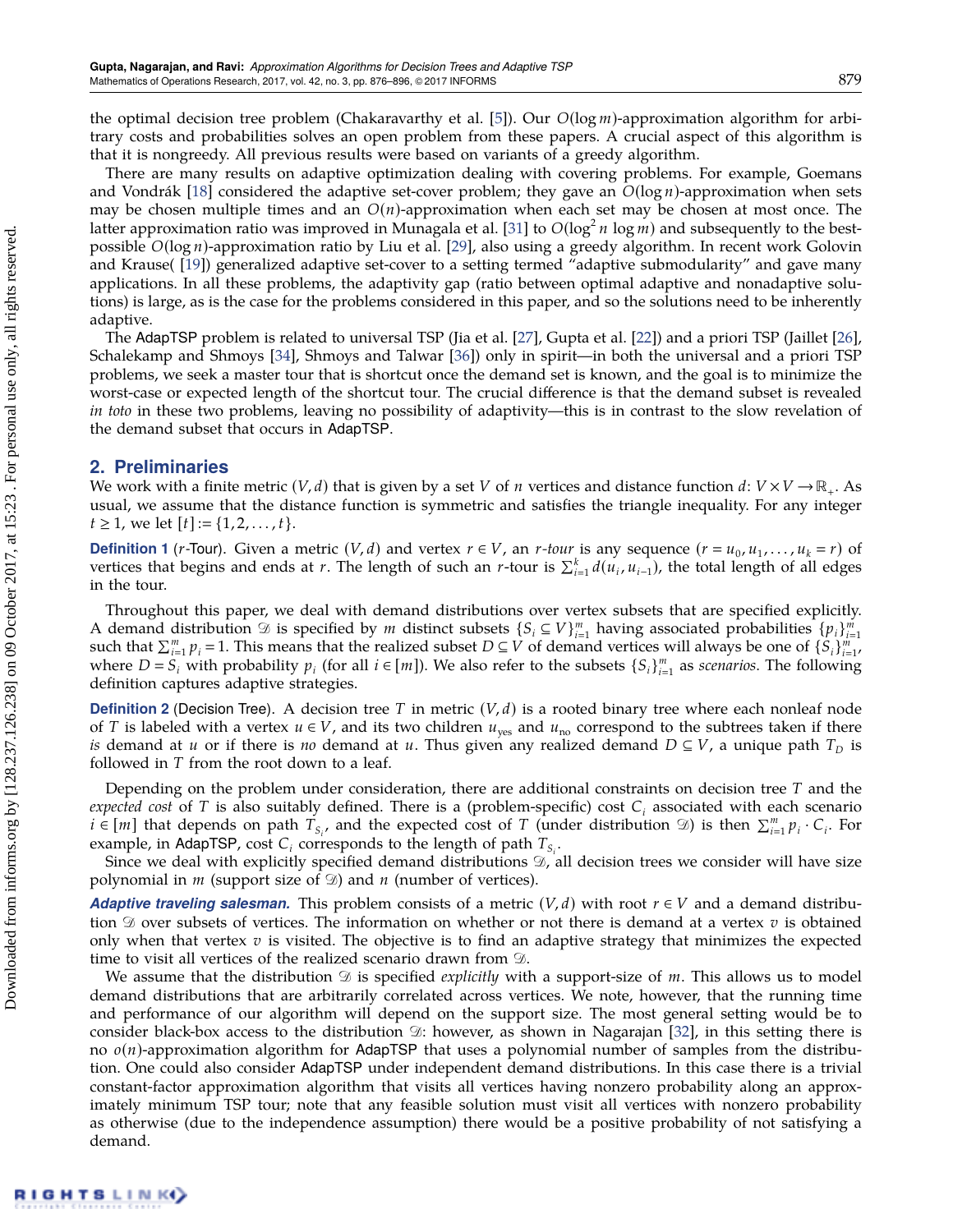**Definition 3** (Adaptive TSP). The input is a metric  $(V, d)$ , root  $r \in V$  and demand distribution  $\mathcal{D}$  given by *m* distinct subsets  $\{S_i \subseteq V\}_{i=1}^m$  with probabilities  $\{p_i\}_{i=1}^m$  (where  $\sum_{i=1}^m p_i = 1$ ). The goal in AdapTSP is to compute a decision tree *T* in metric  $(V, d)$  such that

- the root of *T* is labeled with the root vertex *r*, and
- for each scenario  $i \in [m]$ , the path  $T_{S_i}$  followed on input  $S_i$  contains *all* vertices in  $S_i$ .

The objective function is to minimize the expected tour length  $\sum_{i=1}^{m} p_i \cdot d(T_{S_i})$ , where  $d(T_{S_i})$  is the length of the tour that starts at  $r$ , visits the vertices on path  $T_{S_i}$  in that order, and returns to  $r$ .

*Isolation problem.* This is closely related to AdapTSP. The input is the same as AdapTSP, but the goal is just to identify the unique scenario that has materialized and not to visit all the vertices in the realized scenario.

<span id="page-5-2"></span>**Definition 4** (Isolation Problem). Given metric  $(V, d)$ , root r, and demand distribution  $\mathcal{D}$ , the goal in IsoProb is to compute a decision tree *T* in metric  $(V, d)$  such that

• the root of *T* is labeled with the root vertex *r*, and

• for each scenario  $i \in [m]$ , the path  $T_{S_i}$  followed on input  $S_i$  ends at a *distinct* leaf node of *T*.

The objective is to minimize the expected tour length  $\textsf{lsoTime}(T) := \sum_{i=1}^{m} p_i \cdot d(T_{S_i})$ , where  $d(T_{S_i})$  is the length of the *r*-tour that visits the vertices on path  $T_{S_i}$  in that order and returns to *r*.

The only difference between IsoProb and AdapTSP is that the tree path  $T_{S_i}$  in IsoProb need not contain all vertices of *S<sup>i</sup>* , and the paths for different scenarios must end at distinct leaf nodes. In Section [5](#page-13-0) we show that any approximation algorithm for IsoProb leads to an approximation algorithm for AdapTSP, so we focus on designing algorithms for IsoProb.

*Optimal decision tree.* This problem involves identifying a random disease from a set of possible diseases using binary tests.

<span id="page-5-0"></span>**Definition 5** (Optimal Decision Tree). The input is a set of *m* diseases with probabilities  $\{p_i\}_{i=1}^m$  that sum to one and a collection  ${T_j \subseteq [m]}_{j=1}^n$  of *n* binary tests with costs  ${c_j}_{j=1}^n$ . There is exactly one realized disease: each disease  $i \in [m]$  occurs with probability  $p_i$ . Each test  $j \in [n]$  returns a positive outcome for subset  $T_j$  of diseases and returns a negative outcome for the rest [*m*]\*T<sup>j</sup>* . The goal in optimal decision tree (ODT) is to compute a decision tree *Q* where each internal node is labeled by a test and has two children corresponding to positive/negative test outcomes, such that for each  $i \in [m]$  the path  $Q_i$  followed under disease  $i$  ends at a distinct leaf node of  $Q$ . The objective is to minimize the expected cost  $\sum_{i=1}^{m} p_i \cdot c(Q_i)$  where  $c(Q_i)$  is the sum of test costs along path  $Q_i$ .

Notice that the optimal decision tree problem is exactly IsoProb on a weighted star metric. Indeed, given an instance of ODT, consider a metric  $(V, d)$  induced by a weighted star with center  $r$  and  $n$  leaves corresponding to the tests. For each *j* ∈ [*n*], we set  $d(r, j) = c_j/2$ . The demand scenarios are as follows: for each *i* ∈ [*m*] scenario *i* has demands  $S_i = \{j \in [n] \mid i \in T_j\}$ . It is easy to see that this IsoProb instance corresponds exactly to the optimal decision tree instance. See Section [4](#page-12-0) for an example. Thus any algorithm for IsoProb on star metrics can be used to solve ODT as well.

*Useful deterministic problems.* Recall that the group Steiner tree problem (Garg et al. [\[17\]](#page-21-11), Halperin and Krauthgamer [\[23\]](#page-21-12)) consists of a metric  $(V, d)$ , root  $r \in V$ , and  $g$  groups of vertices  $\{X_i \subseteq V\}_{i=1}^g$ , and the goal is to find an *r*-tour of minimum length that contains at least one vertex from each group  $\{X_i\}_{i=1}^{g-1}$ . Our algorithms for the above stochastic problems rely on solving some variants of group Steiner tree.

<span id="page-5-3"></span>**Definition 6** (Group Steiner Orienteering). The input is a metric  $(V, d)$ , root  $r \in V$ , *g* groups of vertices  $\{X_i \subseteq V\}_{i=1}^g$ with associated profits  $\{\phi_i\}_{i=1}^g$  and a length bound *B*. The goal in group Steiner orienteering (GSO) is to compute an *r*-tour of length at most *B* that maximizes the total profit of covered groups. A group *i* ∈ [*g*] is covered if any vertex from  $X_i$  is visited by the tour.

An algorithm for GSO is said to be a  $(\beta, \gamma)$ -bicriteria approximation algorithm if on any instance of the problem, it finds an *r*-tour of length at most γ · *B* that has profit at least 1/β times the optimal (which has length at most *B*).

**Definition 7** (Partial Latency Group Steiner). The input is a metric  $(V, d)$ , *g* groups of vertices  $\{X_i \subseteq V\}_{i=1}^g$  with associated weights  $\{w_i\}_{i=1}^g$ , root  $r \in V$  and a target  $h \leq g$ . The goal in LPGS is to compute an *r*-tour  $\tau$  that covers at least *h* groups and minimizes the weighted sum of arrival times over all groups. The *arrival time* of group  $i \in [g]$  is the length of the shortest prefix of tour  $\tau$  that contains an  $X_i$ -vertex; if the group is not covered, its arrival time is set to be the entire tour-length. The LPGS objective is termed *latency*; i.e.,

<span id="page-5-1"></span>latency(
$$
\tau
$$
) =  $\sum_{i \text{ covered}} w_i \cdot \text{arrival time}_{\tau}(X_i) + \sum_{i \text{ uncovered}} w_i \cdot \text{length}(\tau).$  (1)

RIGHTS LINK()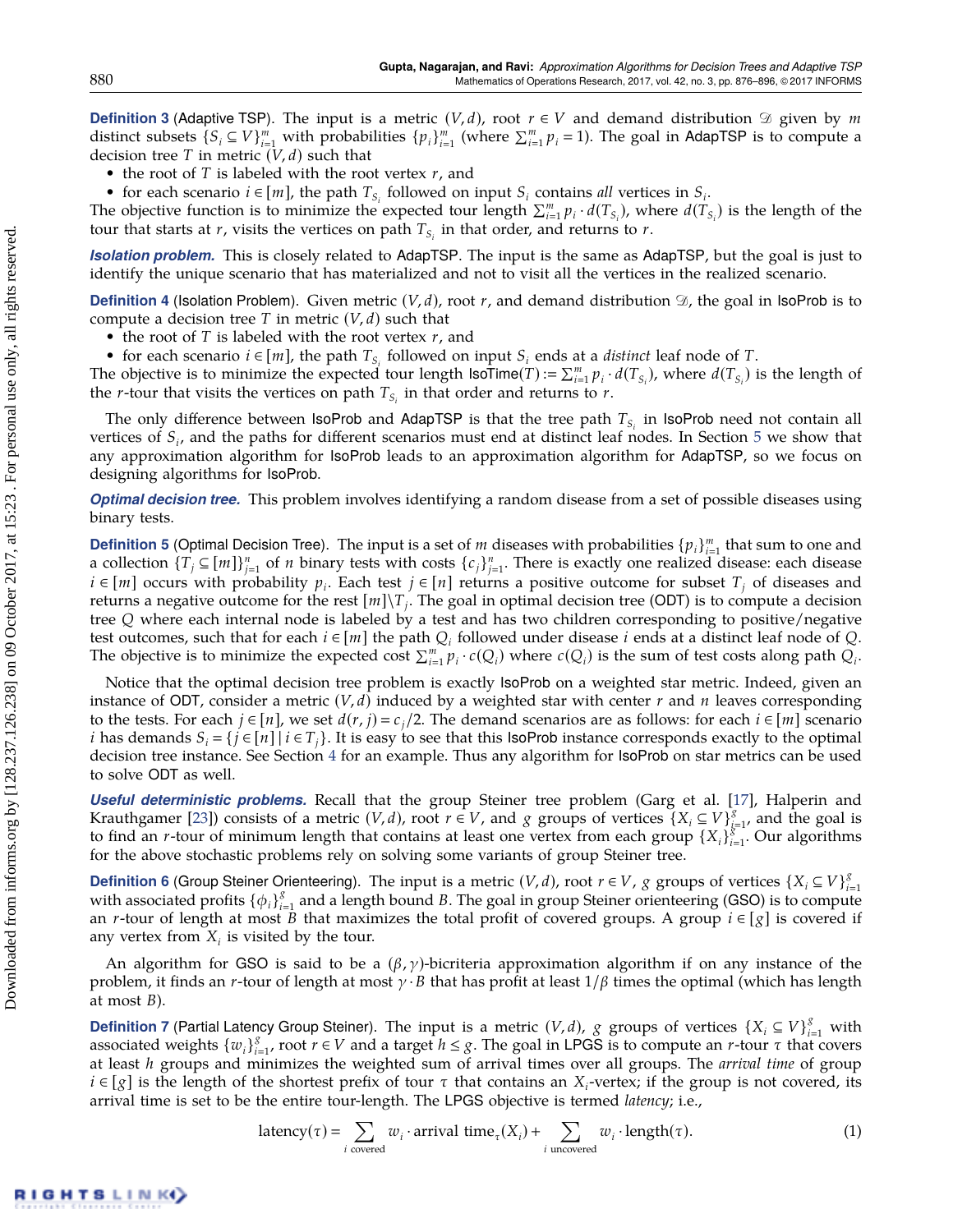An algorithm for LPGS is said to be a  $(\rho, \sigma)$ -bicriteria approximation algorithm if on any instance of the problem, it finds an *r*-tour that covers at least *h*/σ groups and has latency at most ρ times the optimal (which covers at least *h* groups). The reason we focus on a bicriteria approximation for LPGS is that it is harder to approximate than the group Steiner tree problem (see below) and we can obtain a better bicriteria guarantee for LPGS.

To see that LPGS is at least as hard to approximate as the group Steiner tree problem, consider an arbitrary instance of group Steiner tree with metric  $(V, d)$ , root  $r \in V$ , and  $g$  groups  $\{X_i \subseteq V\}_{i=1}^g$ . Construct an instance of LPGS as follows. The vertices are  $V' = V \cup \{u\}$  where *u* is a new vertex. Let  $L := n^2 \cdot max_{a,b} d(a,b)$ . The distances in metric  $(V', d')$  are  $d'(a, b) = d(a, b)$  if  $a, b \in V$  and  $d'(a, u) = L + d(a, r)$  if  $a \in V$ . There are  $g' = g + 1$  groups with  $X'_i = X_i$  for  $i \in [g]$  and  $X'_{g+1} = \{u\}$ . The target  $h = g$ . The weights are  $w_i = 0$  for  $i \in [g]$  and  $w_{g+1} = 1$ . Since the distance from *r* to *u* is very large, no approximately optimal LPGS solution will visit *u*, so any such LPGS solution covers *all* the groups  $\{X_i\}$  $G_i$ <sup> $\int_{i=1}^g$  and has latency equal to the length of the solution (as group  $X'_{g+1}$  has</sup> weight one and all others have weight zero). This reduction also shows that LPGS on weighted star metrics (which is used in the ODT algorithm) is at least as hard to approximate as set cover: this is because when metric  $(V, d)$  is a star metric with center *r*, so is the new metric  $(V', d')$ .<sup>[2](#page-20-14)</sup>

# <span id="page-6-5"></span><span id="page-6-0"></span>**3. Approximation Algorithm for the Isolation Problem**

Recall that an instance of  $\textsf{IsoProb}$  is specified by a metric  $(V, d)$ , a root vertex  $r \in V$ , and  $m$  scenarios  $\{S_i\}_{i=1}^m$  with associated probability values  $\{p_i\}_{i=1}^m$ . The main result of this section is the following:

<span id="page-6-4"></span>**Theorem 4.** *If there is a* (4, γ)*-bicriteria approximation algorithm for group Steiner orienteering, then there is an O*(γ · log *m*)*-approximation algorithm for the isolation problem.*

We prove this in two steps. First, in Subsection [3.1](#page-6-1) we show that a  $(\rho, 4)$ -bicriteria approximation algorithm for LPGS can be used to obtain an  $O(\rho \cdot \log m)$ -approximation algorithm for IsoProb. In Subsection [3.2](#page-10-0) we show that any (4, γ)-bicriteria approximation algorithm for GSO leads to an (*O*(γ), 4)-bicriteria approximation algorithm for LPGS.

*Note on reading this section*. While the results of this section apply to the isolation problem on general metrics, readers interested in just the optimal decision tree problem need to only consider weighted star metrics (as discussed after Definition [5\)](#page-5-0). In the ODT case, we have the following simplifications: (1) a tour is simply a sequence of tests, (2) the tour length is the sum of test costs in the sequence, and (3) concatenating tours corresponds to concatenating test sequences.

### <span id="page-6-1"></span>**3.1. Algorithm for** IsoProb **Using** LPGS

Recall the definition of IsoProb and LPGS from Section [2.](#page-4-1) Here we will prove the following:

<span id="page-6-3"></span>**Theorem 5.** *If there is a* (ρ, 4)*-bicriteria approximation algorithm for* LPGS*, then there is an O*(ρ · log *m*)*-approximation algorithm for* IsoProb*.*

We first give a high-level description of our algorithm. The algorithm uses an iterative approach and maintains a candidate set of scenarios that contains the realized scenario. In each iteration, the algorithm eliminates a constant fraction of scenarios from the candidate set. Thus, the number of iterations will be bounded by *O*(log *m*). In each iteration we solve a suitable instance of LPGS in order to refine the candidate set of scenarios.

*Single iteration of* IsoProb *algorithm.* As mentioned above, we use LPGS in each iteration of the IsoProb algorithm—we now describe how this is done. At the start of each iteration, our algorithm maintains a candidate set *M* ⊆ [*m*] of scenarios that contains the realized scenario. The probabilities associated with the scenarios *i* ∈ *M* are not the original  $p_i$ s but their conditional probabilities  $q_i := p_i/\sum_{j \in M} p_j$ . The algorithm Partition (given as Algorithm [1\)](#page-6-2) uses LPGS to compute an *r*-tour τ such that after observing the demands on τ, the number of scenarios consistent with these observations is guaranteed to be a constant factor smaller than |*M*|.

<span id="page-6-2"></span>To get some intuition for this algorithm, consider the simplistic case when there is a vertex *u* ∈ *V* located near the root *r* such that  $\approx$  50% of the scenarios in *M* contain it; then just visiting vertex *u* would reduce the number candidate scenarios by  $\approx 50\%$ , irrespective of the observation at *u*, giving us the desired notion of progress. However, each vertex may give a very unbalanced partition of *M*, so we may have to visit multiple vertices before ensuring that the number of candidate scenarios reduces by a constant factor. Moreover, some vertices may be too expensive to visit from *r*, so we need to carefully take the metric into account in choosing the set of vertices to visit. Addressing these issues is precisely where the LPGS problem comes in.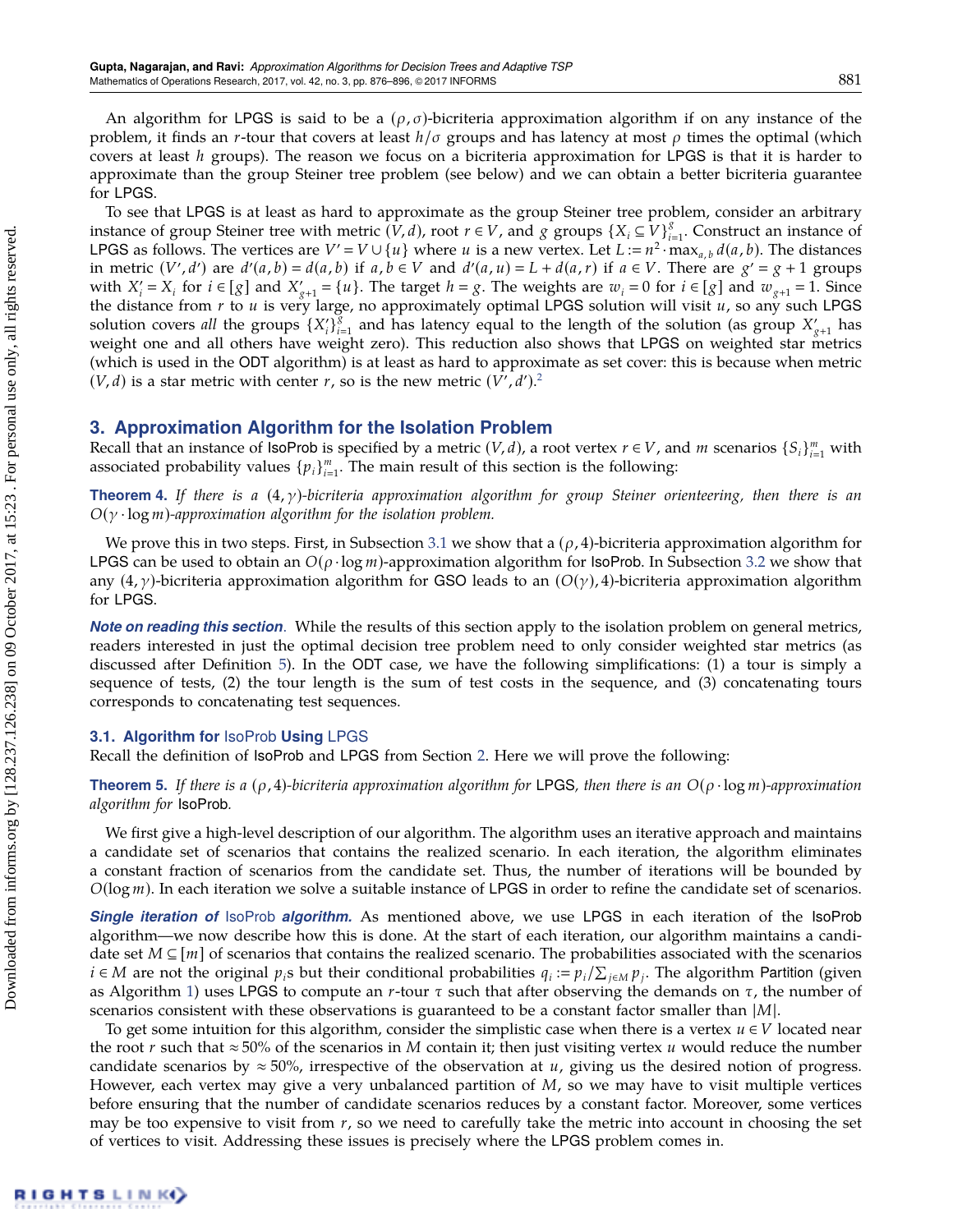**Algorithm 1** (Algorithm Partition $(\langle M, {q_i}_{i}\rangle_{i \in M})$ ))

- 1: **let** *g* = |*M*|. For each *v* ∈ *V*, define  $F_v := {i ∈ M | v ∈ S_i}$ , and  $D_v :=$  $\int F_v$  if  $|F_v| \le g/2$ ,  $M\backslash F_v$  if  $|F_v| > g/2$ .
- 2: **for each**  $i \in M$ , set  $X_i \leftarrow \{v \in V \mid i \in D_v\}$ .
- 3: **run** the ( $\rho$ , 4)-bicriteria approximation algorithm for LPGS on the instance with metric ( $V$ , *d*), root *r*, groups  $\{X_i\}_{i \in M}$  with weights  $\{q_i\}_{i \in M}$ , and target  $h := g - 1$ . let  $\tau := r, v_1, v_2, \ldots, v_{t-1}, r$  be the *r*-tour returned.
- 4: **let**  ${P_k}_{k=1}^t$  be the partition of *M* where  $P_k :=$  $\int D_{v_k} \setminus (\bigcup_{j < k} D_{v_j})$  if  $1 \leq k \leq t-1$ ,  $M \setminus (\bigcup_{j < t} D_{v_j})$  if  $k = t$ .
- 5: **return** tour  $\tau$  and the partition  $\{P_k\}_{k=1}^t$ .

Note that the information at any vertex  $v$  corresponds to a bi-partition  $(F_v, M \ F_v)$  of the scenario set  $M$ , with scenarios  $F_v$  having demand at *v* and scenarios  $M\F_v$  having no demand at *v*. Either the presence of demand or the absence of demand reduces the number of candidate scenarios by half (and represents progress). To better handle this asymmetry, step 1 associates vertex *v* with subset  $D_v$  which is the smaller of  $\{F_v, M\backslash F_v\}$ ; this corresponds to the set of scenarios under which just the observation at *v* suffices to reduce the number of candidate scenarios below |*M*|/2 (and represents progress). In steps 2 and 3, we view vertex *v* as covering the scenarios *D<sup>v</sup>* .

*The overall algorithm for* IsoProb*.* Here we describe how the different iterations are combined to solve IsoProb. The final algorithm IsoAlg (given as Algorithm [2\)](#page-7-0) is described in a recursive manner where each "iteration" is a new call to IsoAlg. As mentioned earlier, at the start of each iteration, the algorithm maintains a candidate set *M* ⊆ [*m*] of scenarios such that the realized scenario lies in *M*. Upon observing demands along the tour produced by algorithm Partition, a new set  $M' \subseteq M$  containing the realized scenario is identified such that the number of candidate scenarios reduces by a constant factor (specifically  $|M'| \leq \frac{7}{8} \cdot |M|$ ). IsoAlg then recurses on scenarios M', which corresponds to the next iteration. After  $O(\log m)$  such iterations, the realized scenario would be correctly identified.

<span id="page-7-0"></span> $\mathsf{Algorithm} 2 \text{ (Algorithm IsoAlg} \langle M, \{q_i\}_{i \in M} \rangle)$ 

1: If  $|M| = 1$ , return this unique scenario as realized.

2: **run** Partition $\langle M, \{q_i\}_{i \in M} \rangle$ 

**let**  $\tau = (r, v_1, v_2, \dots, v_{t-1}, r)$  be the *r*-tour and  $\{P_k\}_{k=1}^t$  be the partition of *M* returned.

3: **let**  $q'_{k}$  $\mathcal{L}_k := \sum_{i \in P_k} q_i$  for all  $k = 1 \dots t$ .

4: **traverse** tour  $\tau$  and return directly to  $r$  after visiting the first (if any) vertex  $v_{k^*}$  (for  $k^* \in [t-1]$ ) that determines that the realized scenario is in  $P_{k^*} \subseteq M$ . If there is no such vertex until the end of the tour  $\tau$ , then set  $k^* \leftarrow t$ . 5: **run** IsoAlg $\langle P_{k^*}, \{q_i/q'_k\}$  $(Y_{k^*})_{i \in P_{k^*}}$ ) to isolate the realized scenario within the subset  $P_{k^*}$ .

Note that the adaptive Algorithm IsoAlg implicitly defines a decision tree, too; indeed, we create a path  $(r, v_1, v_2, \ldots, v_{t-1}, v_t = r)$  and hang the subtrees created in the recursive call on each instance  $\langle P_k, \{q_i/q_k\} \rangle$  $\langle k \rangle$  from the respective node  $v_k$ . See also Figure [1.](#page-8-0)

*Analysis.* The rest of this subsection analyzes IsoAlg and proves Theorem [5.](#page-6-3) We first provide an outline of the proof. It is easy to show that IsoAlg correctly identifies the realized scenario after *O*(log *m*) iterations: this is shown formally in Claim [5.](#page-9-0) We relate the objective values of the LPGS and IsoProb instances in two steps: Claim [1](#page-7-1) shows that LPGS has a smaller optimal value than IsoProb, and Claim [3](#page-9-1) shows that any approximate LPGS solution can be used to construct a *partial* IsoProb solution incurring the same cost (in expectation). Since different iterations of IsoAlg deal with different subinstances of IsoProb, we need to relate the optimal cost of these subinstances to that of the original instance: this is done in Claim [4.](#page-9-2)

Recall that the original instance of  $\text{IsoProb}$  is defined on metric  $(V, d)$ , root  $r$ , and set  $\{S_i\}_{i=1}^m$  of scenarios with probabilities  $\{p_i\}_{i=1}^m$ . IsoAlg works with many subinstances of the isolation problem. Such an instance  $\mathcal{J}$  is specified by a subset  $\overline{M} \subseteq [m]$ , which implicitly defines (conditional) probabilities  $q_i = p_i / \sum_{j \in M} p_j$  for all  $i \in M$ . In other words, *J* involves identifying the realized scenario *conditioned on* it being in set *M* (the metric and root remain the same as the original instance). Let IsoTime\*( $\widehat{y}$ ) denote the optimal value of any instance  $\widehat{y}$ .

<span id="page-7-1"></span>**Claim 1.** *For any instance*  $\mathcal{J} = \langle M, \{q_i\}_{i \in M} \rangle$ , the optimal value of the LPGS instance considered in step 3 of algorithm  $Partition(f)$  *is at most* IsoTime<sup>\*</sup>( $\widehat{f}$ ).

**Proof.** Let *T* be an optimal decision tree corresponding to IsoProb instance  $\mathcal{J}$ , and hence IsoTime<sup>\*</sup>( $\mathcal{J}$ ) = IsoTime(*T*). Note that by definition of the sets  $\{F_v\}_{v\in V}$ , any internal node in *T* labeled vertex *v* has its two children  $v_{yes}$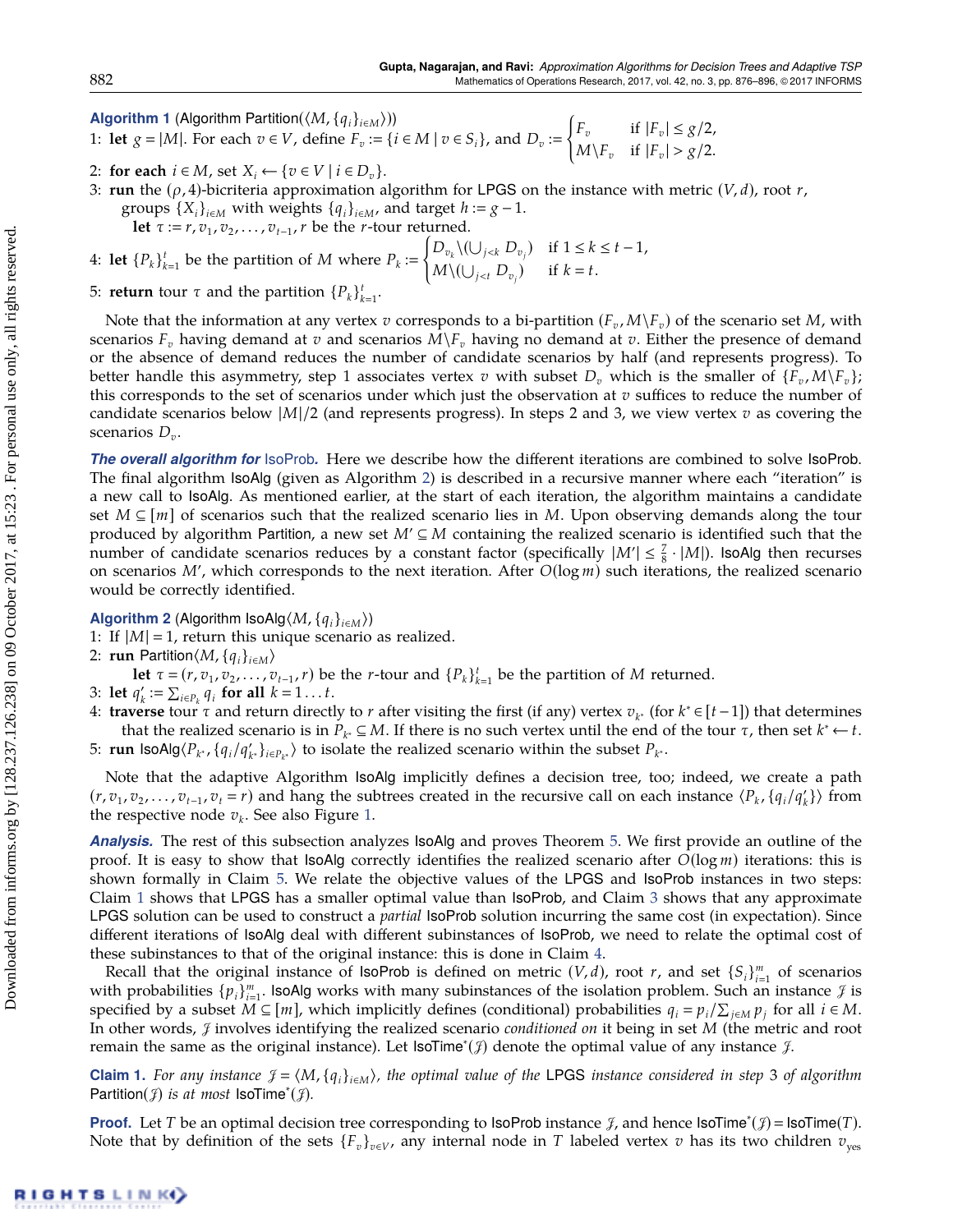<span id="page-8-0"></span>**Figure 1.** Example of Decision Tree in Single Iteration Using Tour  $\tau = (r, v_1, v_2, v_3, r)$ 



and  $v_{\text{no}}$  corresponding to the realized scenario being in  $F_v$  and  $M\backslash F_v$  (respectively); by definition of  $\{D_v\}_{v\in V}$ , nodes  $v_{\text{yes}}$  and  $v_{\text{no}}$  correspond to the realized scenario being in  $D_v$  and  $M\backslash D_v$  (now not necessarily in that order).

We now define an *r*-tour σ based on a specific root-leaf path in *T*. Consider the root-leaf path that at any node labeled *v*, moves to the child  $v_{\text{yes}}$  or  $v_{\text{no}}$  that corresponds to  $M\backslash D_v$  until it reaches a leaf node  $\ell$ . Let  $r, u_1, u_2, \ldots, u_j$  denote the sequence of vertices in this root-leaf path, and define *r*-tour  $\sigma = \langle r, u_1, u_2, \ldots, u_j, r \rangle$ . Since *T* is a feasible decision tree for the isolation instance, there is at most one scenario *a* ∈ *M* such that the path  $T_{S_a}$  traced in *T* under demands  $S_a$  ends at leaf node  $\ell$ . In other words, every scenario  $b \in M \setminus \{a\}$  gives rise to a root-leaf path  $T_{S_b}$  that diverges from the root- $\ell$  path. By our definition of the root- $\ell$  path, the scenarios that diverge from it are precisely  $\bigcup_{k=1}^{j} D_{u_k}$ , and so  $\bigcup_{k=1}^{j} D_{u_k} = M \setminus \{a\}.$ 

Next, we show that  $\sigma$  is a feasible solution to the LPGS instance in step 3. By definition of the groups  $\{X_i\}_{i\in M}$ (step 2 of Algorithm [1\)](#page-6-2), it follows that tour  $\sigma$  covers groups  $\bigcup_{k=1}^{j} D_{u_k}$ . The number of groups covered is at least  $|M| - 1 = h$ , and  $\sigma$  is a feasible LPGS solution.

Finally, we bound the LPGS objective value of  $\sigma$  in terms of the isolation cost IsoTime(*T*). To reduce notation let  $u_0 = r$  below. The arrival times in tour  $\sigma$  are

arrival time<sub>$$
\sigma
$$</sub>(X<sub>*i*</sub>) = 
$$
\begin{cases} \sum_{s=1}^{k} d(u_{s-1}, u_s) & \text{if } i \in D_{u_k} \setminus \bigcup_{s=1}^{k-1} D_{u_s}, \text{ for } k = 1, ..., j, \\ \text{length}(\sigma) & \text{if } i = a. \end{cases}
$$

Fix any  $k = 1, \ldots, j$ . For any scenario  $i \in D_{u_k} \setminus \bigcup_{s=1}^{k-1} D_{u_s}$ , the path  $T_{S_i}$  traced in  $T$  contains the prefix labeled  $r, u_1, \ldots, u_k$  of the root- $\ell$  path, so  $d(T_{S_i}) \ge \sum_{s=1}^k d(u_{s-1}, u_s)$  = arrival time<sub> $\sigma$ </sub>( $X_i$ ). Moreover, for scenario  $a$ , which is the only scenario not in  $\bigcup_{k=1}^{j} D_{u_k}$  we have  $d(T_{S_a}) = \text{length}(\sigma) = \text{arrival time}_{\sigma}(X_i)$ . Now by [\(1\)](#page-5-1), latency( $\sigma$ )  $\le$  $\sum_{i \in M} q_i \cdot d(T_{S_i})$  = IsoTime(*T*) = IsoTime<sup>∗</sup>( $\mathcal{J}$ ). □

If we use a  $(\rho, 4)$ -bicriteria approximation algorithm for LPGS, we get the following claim:

J.

**Claim 2.** *For any instance*  $\mathcal{J} = \langle M, \{q_i\}_{i \in M} \rangle$ , the latency of tour  $\tau$  returned by Algorithm Partition *is at most*  $\rho$ .  $\text{Isofime}^*(\mathcal{J})$ *. Furthermore, the resulting partition*  $\{P_k\}_{k=1}^t$  has each  $|P_k| \leq \frac{7}{8}|M|$  for each  $k \in [t]$ *, when*  $|M| \geq 2$ *.* 

Proof. By Claim [1,](#page-7-1) the optimal value of the LPGS instance in step 3 of algorithm Partition is at most IsoTime<sup>\*</sup>(∮); now the ( $ρ, 4$ )-bicriteria approximation guarantee implies that the latency of the solution tour τ is at most  $ρ$ times that. This proves the first part of the claim.

Consider  $\tau := (r = v_0, v_1, \ldots, v_{t-1}, v_t = r)$  the tour returned by the LPGS algorithm in step 3 of algorithm Partition; and  $\{P_k\}_{k=1}^t$  the resulting partition. The  $(\rho, 4)$ -bicriteria approximation guarantee implies that the number of groups covered by  $\tau$  is  $|\bigcup_{k=1}^{t-1} D_{v_k}| \ge h/4 = (|M|-1)/4 \ge |M|/8$  (when  $|M| \ge 2$ ). By definition of the sets  $D_v$ , it holds that  $|D_v| \le |M|/2$  for all  $v \in V$ . Since all but the last part  $P_t$  is a subset of some  $D_v$ , it holds that  $|P_k| \le |M|/2$  for  $1 \le k \le t-1$ . Moreover, the set  $P_t$  has size  $|P_t| = |M \setminus (\bigcup_{j \le t} D_{v_j})| \le \frac{7}{8}|M|$ . This proves the second part of the claim.  $\square$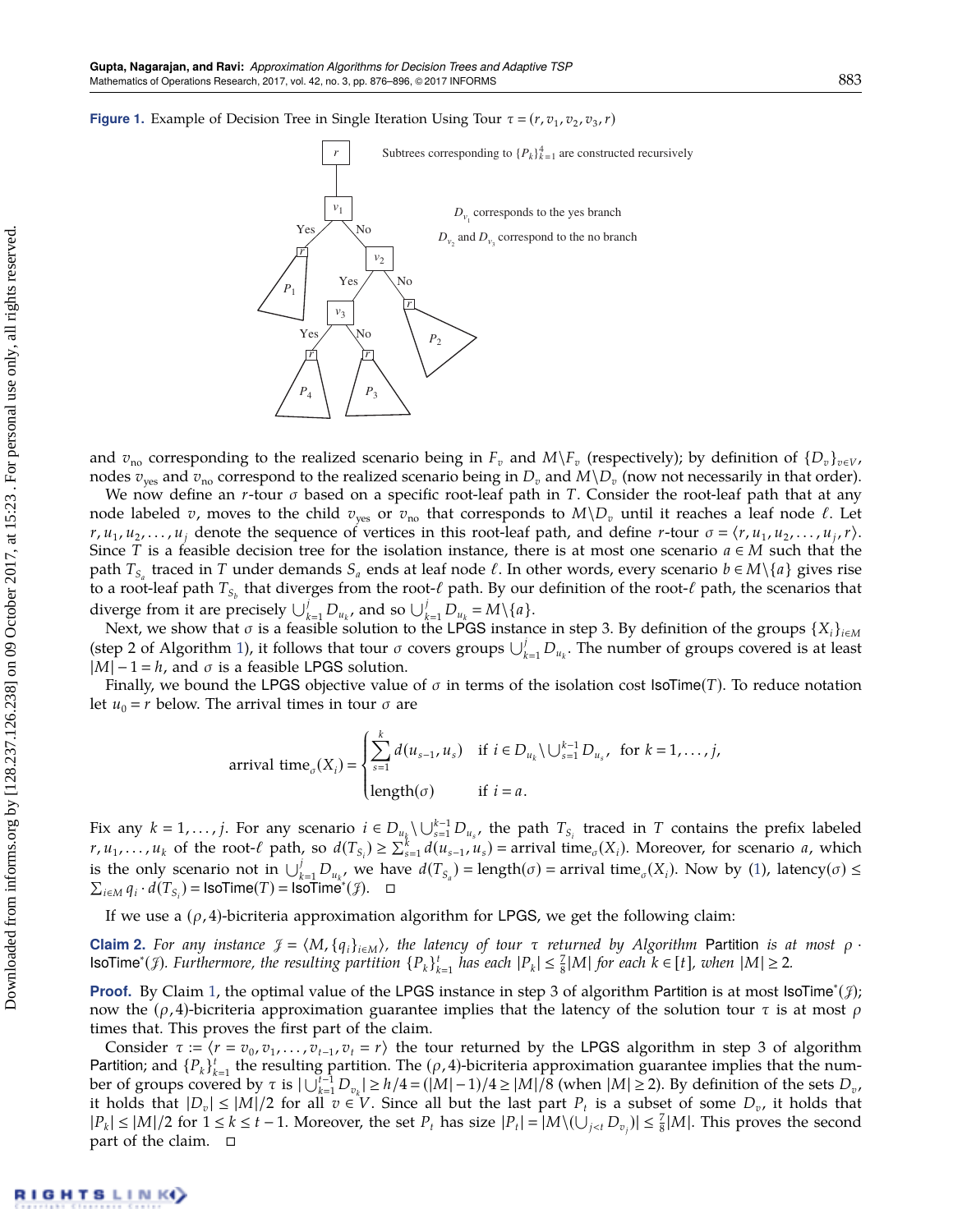Of course, we don't really care about the latency of the tour per se; we care about the expected cost incurred in isolating the realized scenario. But the two are related (by their very construction), as the following claim formalizes:

<span id="page-9-1"></span>**Claim 3.** At the end of step 4 of  $IsoAlg(M, \{q_i\}_{i\in M})$ , the realized scenario lies in  $P_k$ . The expected distance traversed in *this step is at most*  $2\rho \cdot \textsf{IsoTime}^*(\langle M, \{q_i\}_{i \in M} \rangle)$ .

**Proof.** Consider the tour  $\tau := \langle r = v_0, v_1, \dots, v_{t-1}, v_t = r \rangle$  returned by the Partition algorithm. Recall that visiting any vertex *v* reveals whether the scenario lies in  $D_v$  or in  $M\backslash D_v$ . In step 4 of algorithm IsoAlg, we traverse  $\tau$ and one of the following happens:

•  $1 \leq k^* \leq t - 1$ . Tour returns directly to *r* from the first vertex  $v_k$  (for  $1 \leq k \leq t - 1$ ) such that the realized scenario lies in  $D_{v_k}$ ; here  $k = k^*$ . Since the scenario did not lie in any earlier  $D_{v_j}$  for  $j < k$ , the definition of  $P_k = D_{v_k} \setminus ( \bigcup_{j < k} D_{v_j} )$  gives us that the realized scenario is indeed in  $P_k$ .

•  $k^* = t$ . Tour  $\tau$  is completely traversed and we return to *r*. In this case, the realized scenario does not lie in any of  $\{D_{v_k} \mid 1 \le k \le t-1\}$ , and it is inferred to be in the complement set  $M \setminus (\bigcup_{j \le t} D_{v_j})$ , which is  $P_t$  by definition. Hence for  $k^*$  as defined in step 4 of  $IsoAlg\langle M, \{q_i\}_{i\in M}\rangle$ , it follows that  $P_{k^*}$  contains the realized scenario; this proves the first part of the claim (and correctness of the algorithm).

For each  $i \in M$ , let  $\alpha_i$  denote the arrival time of group  $X_i$  in tour  $\tau$ ; recall that this is the length of the shortest prefix of τ until it visits an  $X_i$ -vertex and is set to the entire tour length if τ does not cover  $X_i$ . The construction of partition  $\{P_k\}_{k=1}^t$  from  $\tau$  implies that

$$
\alpha_i = \sum_{j=1}^k d(v_{j-1}, v_j), \quad \forall \, i \in P_k, \ \forall \, 1 \le k \le t,
$$

and hence latency( $\tau$ ) =  $\sum_{i \in M} q_i \cdot \alpha_i$ .

To bound the expected distance traversed, note the probability that the traversal returns to  $r$  from vertex  $v_k$ (for  $1 \leq k \leq t-1$ ) is exactly  $\sum_{i \in P_k} q_i$ ; with the remaining  $\sum_{i \in P_t} q_i$  probability the entire tour  $\tau$  is traversed. Now, using symmetry and triangle inequality of the distance function *d*, we have  $d(v_k, r) \leq \sum_{j=1}^k d(v_{j-1}, v_j)$  for all  $k \in [t]$ . Hence the expected length traversed is at most

$$
\sum_{k=1}^t \left(\sum_{i\in P_k} q_i\right) \cdot \left(d(v_k, r) + \sum_{j=1}^k d(v_{j-1}, v_j)\right) \leq 2 \cdot \sum_{k=1}^t \left(\sum_{i\in P_k} q_i\right) \cdot \left(\sum_{j=1}^k d(v_{j-1}, v_j)\right) = 2 \cdot \sum_{i\in M} q_i \cdot \alpha_i,
$$

which is exactly 2 · latency( $\tau$ ). Finally, by Claim [5,](#page-9-0) this is at most  $2 \cdot \rho \cdot \textsf{IsoTime}^*(\langle M, \{q_i\}_{i \in M} \rangle)$ .  $\Box$ 

Now, the following simple claim captures the "subadditivity" of IsoTime<sup>∗</sup> .

<span id="page-9-2"></span>**Claim 4.** For any instance  $\langle M, \{q_i\}_{i \in M} \rangle$  and any partition  $\{P_k\}_{k=1}^t$  of M,

$$
\sum_{k=1}^{t} q'_{k} \cdot \text{IsoTime}^{*}(\langle P_{k}, \{q_{i}/q'_{k}\}_{i \in P_{k}}\rangle) \leq \text{IsoTime}^{*}(\langle M, \{q_{i}\}_{i \in M}\rangle),\tag{2}
$$

 $where q'_k$  $\sum_{k}$  =  $\sum_{i \in P_k}$  *q<sub>i</sub>* for all  $1 \leq k \leq t$ .

**Proof.** Let *T* denote the optimal decision tree for the instance  $\mathcal{J}_0 := \langle M, \{q_i\}_{i \in M} \rangle$ . For each  $k \in [t]$ , consider instance  $\mathcal{J}_k := \langle P_k, \{q_i/q'_k\}$  $\langle k \rangle_{i \in P_k}$ ); a feasible decision tree for instance  $\mathcal{J}_k$  is obtained by taking the decision tree *T* and considering only paths to the leaf nodes labeled by  $\{i \in P_k\}$ . Note that this is a feasible solution since *T* isolates all scenarios  $\bigcup_{k=1}^{t} P_k$ . Moreover, the expected cost of such a decision tree for  $\mathcal{J}_k$  is  $\sum_{i \in P_k}(q_i/q'_k)$  $d(T_{S_i})$ ; recall that  $T_{S_i}$  denotes the tour traced by *T* under scenario  $i \in P_k$ . Hence  $Opt(\mathcal{J}_k) \leq \sum_{i \in P_k} (q_i/q'_k)$  $f_k$ )  $\cdot d(T_{S_i})$ . Summing over all parts  $k \in [t]$ , we get

$$
\sum_{k=1}^{t} q'_{k} \cdot \text{Opt}(\mathcal{J}_{k}) \le \sum_{k=1}^{t} q'_{k} \cdot \sum_{i \in P_{k}} \frac{q_{i}}{q'_{k}} \cdot d(T_{S_{i}}) = \sum_{i \in M} q_{i} \cdot d(T_{S_{i}}) = \text{Opt}(\mathcal{J}_{0}),
$$
\n(3)

where the penultimate equality uses the fact that  $\{P_k\}_{k=1}^t$  is a partition of *M*.  $\Box$ 

Given the above claims, we can bound the overall expected cost of the algorithm.

<span id="page-9-0"></span>**Claim 5.** *The expected length of the decision tree given by lsoAlg* $\langle M, {q_i}_{i} \rangle$ *<sub>i∈M</sub>* $\rangle$  *is at most* 

$$
2\rho \cdot \log_{8/7}|M| \cdot \text{IsoTime}^*(\langle M, \{q_i\}_{i \in M} \rangle).
$$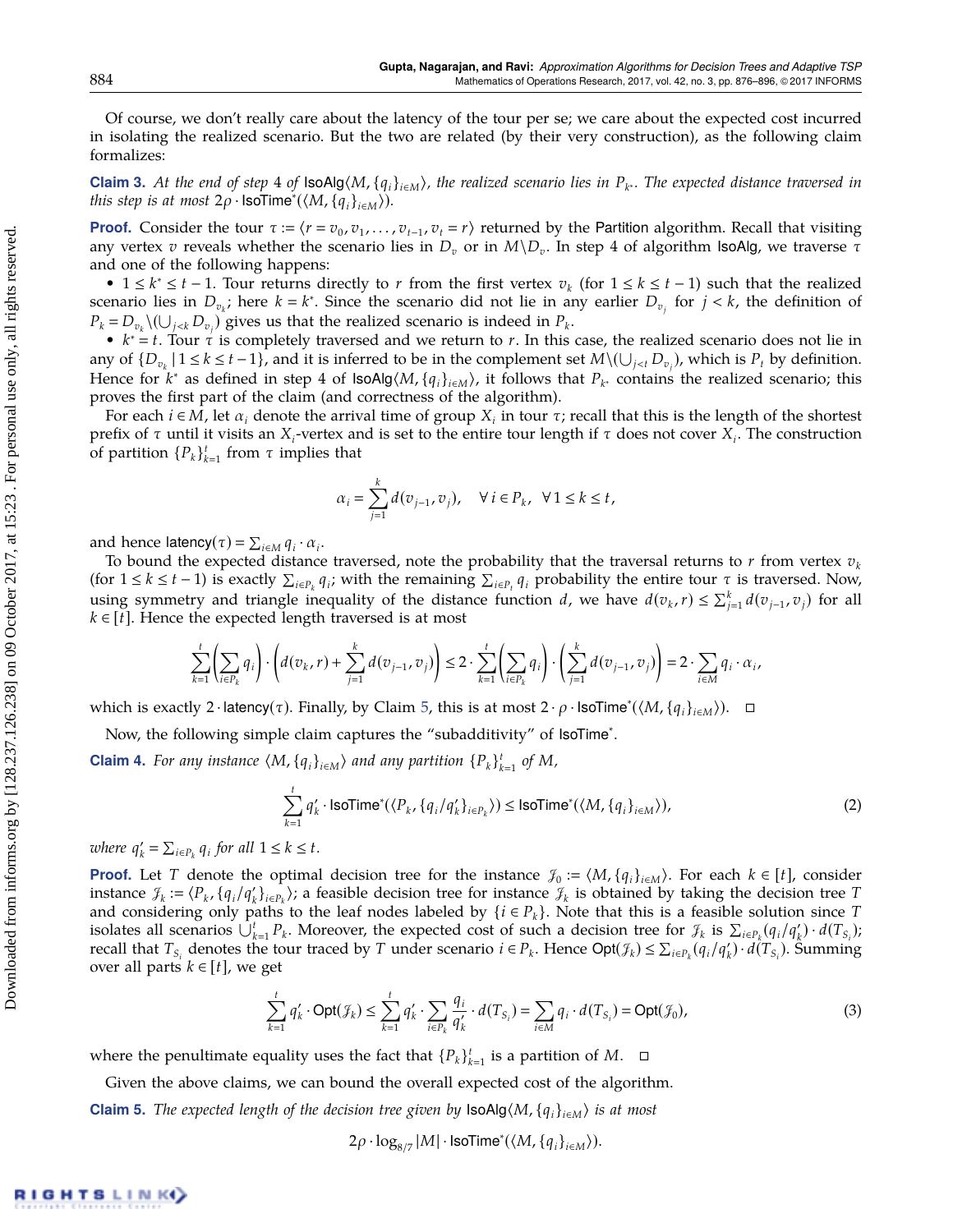**Proof.** We prove this by induction on  $|M|$ . The base case of  $|M| = 1$  is trivial, since zero length is traversed. Now consider  $|\tilde{M}| \ge 2$ . Let instance  $\mathcal{I}_0 := \langle M, \{q_i\}_{i \in M} \rangle$ . For each  $k \in [t]$ , consider the instance  $\tilde{\mathcal{I}}_k := \langle P_k, \{q_i/q'_k\}_{i \in [t]} \rangle$  $\left\langle k \right\rangle$ <sub>*i*∈*P*<sup>*k*</sup></sub> $\left\langle k \right\rangle$ , where  $q'_{k}$  $P_k = \sum_{i \in P_k} q_i$ . Note that  $|P_k| \leq \frac{7}{8} |M| < |M|$  for all  $k \in [t]$  by Claim [5](#page-9-0) (as  $|M| \geq 2$ ). By the inductive hypothesis, for any  $k \in [t]$ , the expected length of  $\text{IsoAlg}(\mathcal{I}_k)$  is at most  $2\rho \cdot \log_{8/7} |P_k| \cdot \text{IsoTime}^*(\mathcal{I}_k) \le 2\rho \cdot (\log_{8/7} |M| - 1)$ .  $\textsf{IsoTime}^*(\mathcal{I}_k)$ , since  $|P_k| \leq \frac{7}{8}|M|$ .

By Claim [3,](#page-9-1) the expected length traversed in step 4 of  $IsoAlg(\mathcal{I}_0)$  is at most  $2\rho \cdot IsoTime^*(\mathcal{I}_0)$ . The probability of recursing on  $\mathcal{I}_k$  is exactly  $q'_k$  $f_k$  for each  $k \in [t]$ . Thus,

expected length of 
$$
\text{IsoAlg}(\mathcal{I}_0) \leq 2\rho \cdot \text{IsoTime}^*(\mathcal{I}_0) + \sum_{k=1}^t q'_k \cdot (\text{expected length of } \text{IsoAlg}(\mathcal{I}_k))
$$
  
\n
$$
\leq 2\rho \cdot \text{IsoTime}^*(\mathcal{I}_0) + \sum_{k=1}^t q'_k \cdot 2\rho \cdot (\log_{8/7} |M| - 1) \cdot \text{IsoTime}^*(\mathcal{I}_k)
$$
\n
$$
\leq 2\rho \cdot \text{IsoTime}^*(\mathcal{I}_0) + 2\rho \cdot (\log_{8/7} |M| - 1) \cdot \text{IsoTime}^*(\mathcal{I}_0)
$$
\n
$$
= 2\rho \cdot \log_{8/7} |M| \cdot \text{IsoTime}^*(\mathcal{I}_0)
$$

where the third inequality uses Claim [4.](#page-9-2)  $\square$ 

Claim [5](#page-9-0) implies that our algorithm achieves an  $O(\rho \log m)$ -approximation for IsoProb. This completes the proof of Theorem [5.](#page-6-3)

#### <span id="page-10-0"></span>**3.2. Algorithm for** LPGS **Using** GSO

<span id="page-10-1"></span>Recall the definitions of LPGS and GSO from Section [2.](#page-4-1) Here we will prove the following:

**Theorem 6.** *If there is a* (4, γ)*-bicriteria approximation algorithm for* GSO *then there is an* (*O*(γ), 4)*-bicriteria approximation algorithm for* LPGS*.*

We now describe the algorithm for LPGS in Theorem [6.](#page-10-1) Consider any instance of LPGS with metric  $(V, d)$ , root  $r \in V$ , *g* groups of vertices  $\{X_i \subseteq V\}_{i=1}^g$  having weights  $\{w_i\}_{i=1}^g$ , and target  $h \leq g$ . Let  $\zeta^*$  be an optimal tour for the given instance of LPGS: let Lat<sup>\*</sup> denote the latency and  $D^*$  the length of  $\zeta^*$ . We assume (without loss of generality) that the minimum nonzero distance in the metric is one. Let parameter  $a := \frac{5}{4}$ . Algorithm [3](#page-10-2) is the approximation algorithm for LPGS. The "guess" in the first step means the following. We run the algorithm for all choices of *l* and return the solution having minimum latency *among* those that cover at least *h*/4 groups. Since  $1 < D^* \le n \cdot \max_e d_e$ , the number of choices for *l* is at most  $\log(n \cdot \max_e d_e)$ , and so the algorithm runs in polynomial time.

<span id="page-10-2"></span>**Algorithm 3** (Algorithm for LPGS)

- 1: **guess** an integer *l* such that  $a^{l-1} < D^* \le a^l$ .
- 2: **mark** all groups as *uncovered*.
- 3: **for**  $i = 1...l$  **do**
- 4: **run** the (β, γ)-bicriteria approximation algorithm for GSO on the instance with groups  $\{X_i\}_{i=1}^g$ , root *r*, length bound  $a^{i+1}$ , and profits:

$$
\phi_i := \begin{cases} 0 & \text{for each covered group } i \in [g], \\ w_i & \text{for each uncovered group } i \in [g]. \end{cases}
$$

- 5: **let**  $\tau^{(i)}$  denote the *r*-tour obtained above.
- 6: **mark** all groups visited by  $\tau^{(i)}$  as *covered*.
- 7: **end for**
- 8: **construct** tour  $\tau \leftarrow \tau^{(1)} \circ \tau^{(2)} \circ \cdots \circ \tau^{(l)}$ , the concatenation of all the above *r*-tours.
- 9: *Extend*  $\tau$  *if necessary to ensure that*  $d(\tau) \ge \gamma \cdot a^l$  (this is only needed for the analysis).
- 10: **run** the (β, γ)-bicriteria approximation algorithm for GSO on the instance with groups  $\{X_i\}_{i=1}^g$ , root *r*, length bound  $a^l$ , and *unit profit* for each group, i.e.,  $\phi_i = 1$  for all  $i \in [g]$ .
- 11: **let** σ denote the *r*-tour obtained above.
- 12: **output** tour  $\pi := \tau \circ \sigma$  as solution to the LPGS instance.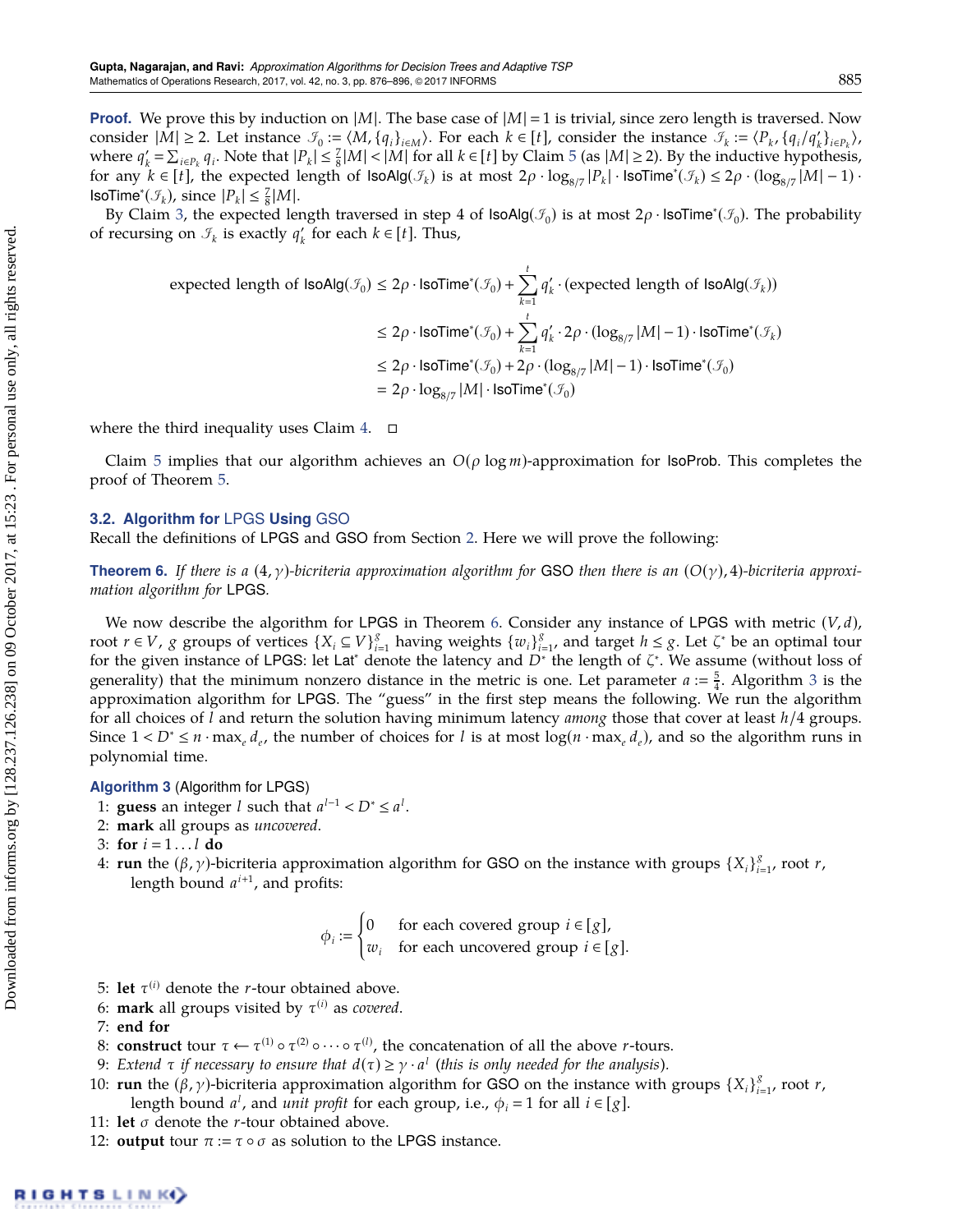*Analysis.* In order to prove Theorem [6,](#page-10-1) we will show that the algorithm's tour covers at least *h*/4 groups and has latency *O*(γ) · Lat<sup>∗</sup> .

<span id="page-11-1"></span>**Claim 6.** *The tour*  $\tau$  *in step* 9 *has length*  $\Theta(\gamma) \cdot D^*$  *and latency*  $O(\gamma) \cdot Lat^*$ *.* 

**Proof.** Due to the  $(\beta, \gamma)$ -bicriteria approximation guarantee of the GSO algorithm used in step 4, the length of each *r*-tour  $\tau^{(i)}$  is at most  $\gamma \cdot a^{i+\overline{1}}$ . Thus, the length of  $\tau$  in step 8 is at most  $\gamma \sum_{i=1}^{l} a^{i+1} \leq (\gamma/(a-1))a^{1+\gamma} \leq$ (γa<sup>3</sup>/(a − 1))D<sup>\*</sup>. Moreover, the increase in step 9 ensures that  $d(τ) ≥ γ · D<sup>*</sup>$ . Thus the length of τ in step 8 is  $\Theta(\gamma) \cdot D^*$ , which proves the first part of the claim.

The following proof for bounding the latency is based on techniques from the *minimum latency TSP* (Chaudhuri et al. [\[7\]](#page-20-9), Fakcharoenphol et al. [\[12\]](#page-20-10)). Recall the optimal solution ζ ∗ to the LPGS instance, where  $d(\zeta^*) = D^* \in (a^{l-1}, a^l]$ . For each  $i \in [l]$ , let  $N_i^*$  denote the total weight of groups visited in  $\zeta^*$  by time  $a^i$ ; note that  $N_i^*$  equals the total weight of the groups covered by  $\zeta^*$ . Similarly, for each  $i \in [l]$ , let  $N_i$  denote the total weight of groups visited in  $\tau^{(1)} \cdots \tau^{(i)}$ , i.e., by iteration *i* of the algorithm. Set  $N_0 = N_0^* := 0$ , and  $W := \sum_{i=1}^g w_i$  the total weight of all groups. We have

$$
\begin{split} \text{latency}(\tau) &\leq \sum_{i=1}^{l} (N_i - N_{i-1}) \cdot \sum_{j=1}^{i} \gamma a^{j+1} + (W - N_l) \cdot d(\tau) \leq \sum_{i=1}^{l} (N_i - N_{i-1}) \cdot \frac{\gamma a^{i+2}}{a-1} + (W - N_l) \cdot d(\tau) \\ &= \sum_{i=1}^{l} ((W - N_{i-1}) - (W - N_i)) \cdot \frac{\gamma a^{i+2}}{a-1} + (W - N_l) \cdot d(\tau) \leq \sum_{i=0}^{l} (W - N_i) \cdot \frac{\gamma a^{i+3}}{a-1} =: T. \end{split}
$$

The last inequality uses the bound  $d(\tau) \leq (\gamma/a - 1)a^{1+2}$  from above.

The latency of the optimal tour  $\zeta^*$  is

$$
\begin{split} \mathsf{Lat}^* &\geq \sum_{i=1}^{l-1} a^{i-1} (N_i^* - N_{i-1}^*) + (W - N_i^*) \cdot D^* \\ &\geq \sum_{i=1}^{l-1} a^{i-1} ((W - N_{i-1}^*) - (W - N_i^*)) + (W - N_i^*) \cdot a^{l-1} \geq \left(1 - \frac{1}{a}\right) \sum_{i=0}^{l} a^i (W - N_i^*). \end{split}
$$

Consider any iteration  $i \in [l]$  of the algorithm in step 4. Note that the optimal value of the GSO instance solved in this iteration is at least  $N_i^* - N_{i-1}$ : the  $a^i$  length prefix of tour  $\zeta^*$  corresponds to a feasible solution to this GSO instance with profit at least  $N_i^* - N_{i-1}$ . The GSO algorithm implies that the profit obtained in  $\tau^{(i)}$ ; i.e.,  $N_i - N_{i-1} \geq \frac{1}{4} \cdot (N_i^* - N_{i-1})$  and, i.e.,  $W - N_i \leq \frac{3}{4} \cdot (W - N_{i-1}) + \frac{1}{4} \cdot (W - N_i^*)$ . Using this,

$$
(a-1)\frac{T}{\gamma} = \sum_{i=0}^{l} a^{i+3} \cdot (W - N_i) \le a^3 \cdot W + \frac{1}{4} \sum_{i=1}^{l} a^{i+3} (W - N_i^*) + \frac{3}{4} \sum_{i=1}^{l} a^{i+3} (W - N_{i-1})
$$
  

$$
\le \frac{a^4}{a-1} \cdot \text{Lat}^* + \frac{3}{4} \sum_{i=1}^{l} a^{i+3} (W - N_{i-1}) = \frac{a^4}{a-1} \cdot \text{Lat}^* + \frac{3a}{4} \sum_{i=0}^{l-1} a^{i+3} (W - N_i)
$$
  

$$
\le \frac{a^4}{a-1} \cdot \text{Lat}^* + \frac{3a}{4} \cdot (a-1) \frac{T}{\gamma}
$$

This implies  $T \le \gamma \cdot (a^4/((a-1)^2(1-3a/4))) \cdot \text{Lat}^* = O(\gamma) \cdot \text{Lat}^*$  since  $a = \frac{5}{4}$ . This completes the proof.  $\Box$ 

<span id="page-11-0"></span>**Claim 7.** *The tour*  $\sigma$  *in step* 10 *covers at least*  $h/4$  *groups and has length*  $O(\gamma) \cdot D^*$ *.* 

**Proof.** Since we know that the optimal tour ζ <sup>∗</sup> has length at most *a <sup>l</sup>* and covers at least *h* groups, it is a feasible solution to the GSO instance defined in step 10. Thus the GSO algorithm ensures that the tour  $\sigma$  has length at most  $\gamma a^1 = O(\gamma)D^*$  and profit (i.e., number of groups) at least  $h/4$ .  $\Box$ 

<span id="page-11-2"></span>**Lemma 1.** *Tour*  $\pi = \tau \cdot \sigma$  *covers at least h*/4 *groups and has latency*  $O(\gamma) \cdot$  Lat<sup>\*</sup>.

**Proof.** Since  $\pi$  visits all the vertices in  $\sigma$ , Claim [7](#page-11-0) implies that  $\pi$  covers at least  $h/4$  groups. For each group  $i \in [g]$ , let  $\alpha_i$  denote its *arrival time* under the tour  $\tau$  after step 9—recall that the arrival time  $\alpha_i$  for any group *i* that is not covered by  $\tau$  is set to the length of the tour  $d(\tau)$ . Claim [6](#page-11-1) implies that the latency of tour  $\tau$ ,  $\sum_{i=1}^{g} w_i \cdot \alpha_i = O(\gamma) \cdot$  Lat<sup>\*</sup>. Observe that for each group *i* that is *covered* in  $\tau$ , its arrival time under tour  $\pi = \tau \cdot \sigma$ remains  $α_i$ . For any group *j not covered* in τ, its arrival time under τ is  $d(τ) ≥ γ · a<sup>1</sup>$  (due to step 9), and its arrival time under  $\pi$  is  $d(\pi) \le O(\gamma) \cdot D^* = O(1) \cdot d(\tau)$ . Hence, the arrival time under  $\pi$  of each group  $i \in [g]$  is  $O(1) \cdot \alpha_i$ , i.e., at most a constant factor more than its arrival time in  $\tau$ . Now using Claim [6](#page-11-1) completes the proof.  $\Box$ 

Finally, Lemma [1](#page-11-2) directly implies Theorem [6.](#page-10-1)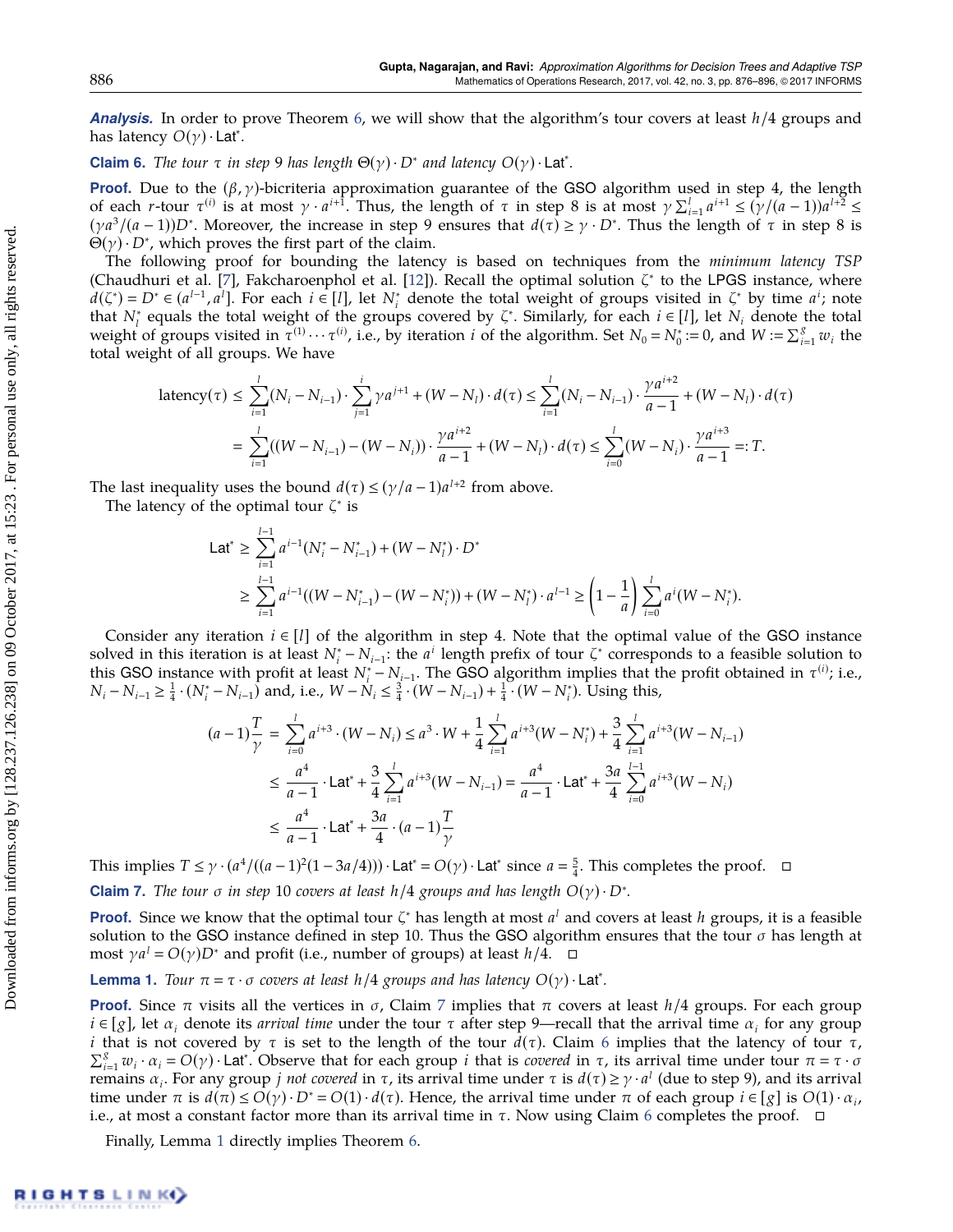<span id="page-12-1"></span>**Figure 2.** Reducing Optimal Decision Tree to Isolation: Binary Tests (Top), Multiway Tests (Bottom)

Binary tests  $\{A, B, C, D\}$  and diseases  $\{\alpha, \beta, \gamma, \delta\}$ 



Multiway tests  $\{A, B, C\}$  with  $l = 3$  outcomes. Diseases  $\{\alpha, \beta, \gamma, \delta\}$ 



*Remark*: The above approach also leads to an approximation algorithm for the *minimum latency group Steiner* problem, which is the special case of LPGS when the target  $h = g$ .

<span id="page-12-2"></span>**Definition 8** (Minimum Latency Group Steiner). The input is a metric  $(V, d)$ , *g* groups of vertices  $\{X_i \subseteq V\}_{i=1}^g$  with associated nonnegative weights  $\{w_i\}_{i=1}^g$  and root  $r \in V$ . The goal in latency group Steiner (LGS) is to compute an *r*-tour that covers all groups with positive weight and minimizes the weighted sum of arrival times of the groups. The *arrival time* of group  $i \in [g]$  is the length of the shortest prefix of the tour that contains a vertex from *X<sup>i</sup>* .

Note that the objective here is to minimize the sum of weighted arrival times where every group has to be visited. The algorithm for latency group Steiner is in fact simpler than Algorithm [3:](#page-10-2) we do not need the "guess" *l* (step 1) and we just repeat step 4 until *all* groups are covered (instead of stopping after *l* iterations). A proof identical to that in Claim [6](#page-11-1) gives

<span id="page-12-3"></span>**Corollary 1.** *If there is a* (4, γ)*-bicriteria approximation algorithm for* GSO*, then there is an O*(γ)*-approximation algorithm for the latency group Steiner problem.*

Combined with the  $(4, O(\log^2 n)$ -bicriteria approximation algorithm for GSO (see Section [5.1\)](#page-13-1) we obtain an *O*(log<sup>2</sup> *n*)-approximation algorithm for LGS. It is shown in Nagarajan [\[32\]](#page-21-22) that any α-approximation algorithm for LGS can be used to obtain an *O*(α · log *g*)-approximation algorithm for group Steiner tree. Thus improving this  $O(\log^2 n)$ -approximation algorithm for latency group Steiner would also improve the best known bound for the standard group Steiner tree problem.

## <span id="page-12-0"></span>**4. Optimal Decision Tree Problem**

Recall that the *optimal decision tree problem* consists of a set of diseases with their probabilities (where exactly one disease occurs) and a set of binary tests with costs, and the goal is to identify the realized disease at minimum expected cost. In this section we prove Theorem [1.](#page-2-1)

As noted in Section [2](#page-4-1) the optimal decision tree problem (Definition [5\)](#page-5-0) is a special case of IsoProb (Definition [4\)](#page-5-2). We recall the reduction for convenience. Given an instance of ODT, consider a metric  $(V, d)$  induced by a weighted star with center *r* and *n* leaves corresponding to the tests. For each  $j \in [n]$ , we set  $d(r, j) = c_j/2$ . The demand scenarios are as follows: for each  $i \in [m]$  scenario  $i$  has demands  $S_i = \{j \in [n] | i \in T_j\}$ . It is easy to see that this IsoProb instance corresponds exactly to the optimal decision tree instance. Figure [2](#page-12-1) gives an example.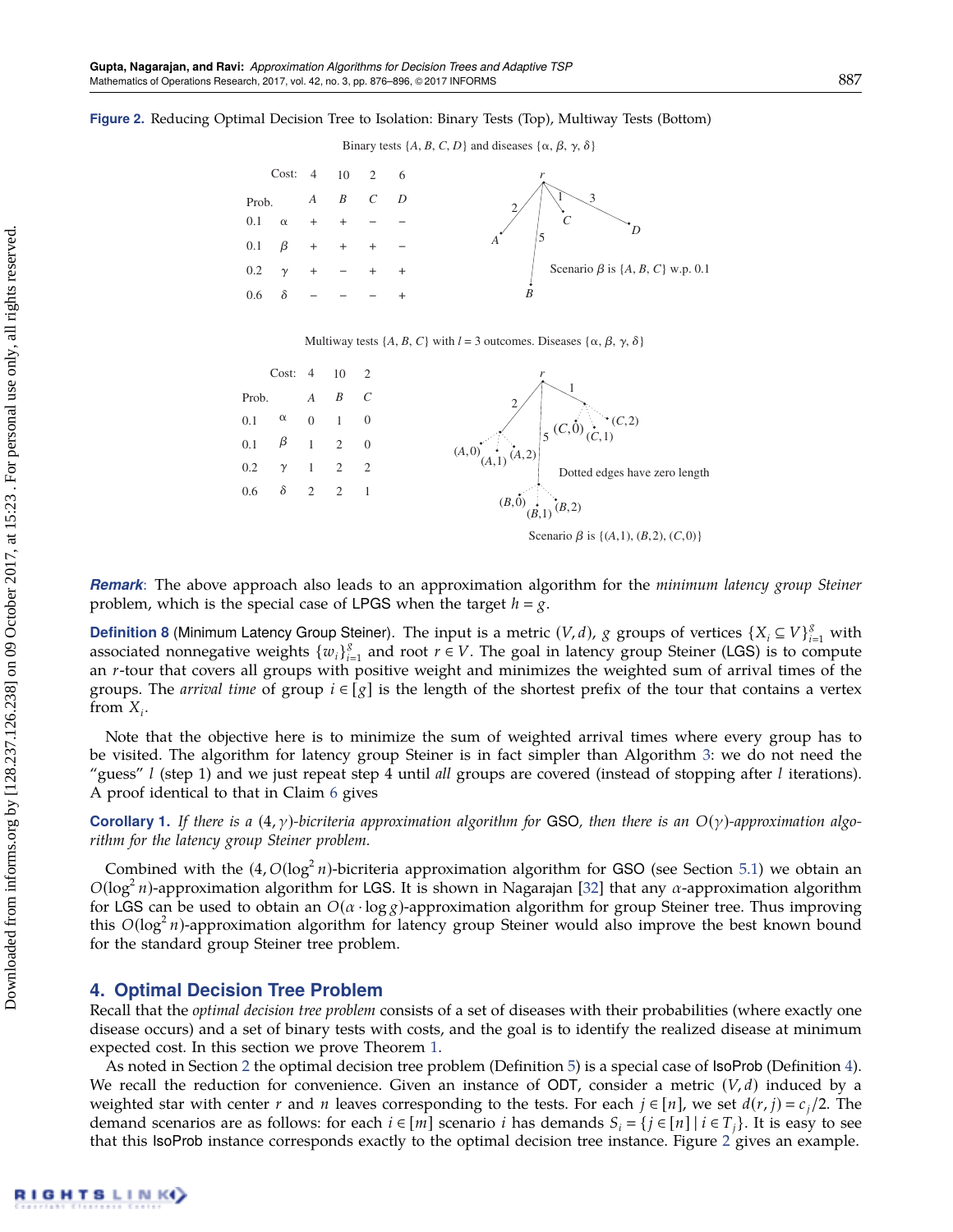The main observation here is the following:

<span id="page-13-2"></span>**Theorem 7.** *There is a* (1 − 1/*e*)*-approximation algorithm for the group Steiner orienteering problem on weighted star metrics.*

**Proof.** Consider an instance of GSO (Definition [6\)](#page-5-3) on weighted star metric (*V*, *d*) with center *r* (which is also the root in GSO) and leaves  $[n]$ , *g* groups  $\{X_i \subseteq [n]\}_{i=1}^g$  with profits  $\{\phi_i\}_{i=1}^g$ , and length bound *B*. If for each *j* ∈ [*n*], we define set  $Y_j := \{i \in [g] \mid j \in X_i\}$  of cost  $c_j := d(r, j)/2$ , then solving the GSO instance is the same as computing a collection  $K \subseteq [n]$  of the sets with  $\sum_{j\in K} c_j \leq B/2$  that maximizes  $f(K) := \sum \{\phi_i \mid i \in \bigcup_{j\in K} Y_j\}$ . But the latter problem is precisely an instance of maximizing a monotone submodular function over a knapsack constraint  $(\sum_{j\in K} c_j \leq B/2)$ , for which a  $(1-1/e)$ -approximation algorithm is known (Sviridenko [\[37\]](#page-21-23)). □

Combining this result with Theorem [4,](#page-6-4) we obtain an *O*(log *m*) approximation algorithm for IsoProb on weighted star metrics and hence ODT. This proves the first part of Theorem [1.](#page-2-1)

*Multiway tests.* Our algorithm can be easily extended to the generalization of ODT where tests have multiway (instead of binary) outcomes. In this setting (when each test has at most *l* outcomes), any test *j* ∈ [*n*] induces a partition  $\{T_j^k\}_{k=1}^l$  of  $[m]$  into *l* parts (some of them may be empty), and performing test *j* determines which part the realized disease lies in. Note that this problem is also a special case of IsoProb. As before, consider a metric  $(V, d)$  induced by a weighted star with center *r* and *n* leaves corresponding to the tests. For each  $j \in [n]$ , we set  $d(r, j) = c_j/2$ . Additionally, for each  $j \in [n]$ , introduce *l* copies of test-vertex *j*, labeled  $(j, 1), \ldots, (j, l)$ , at zero distance from each other. The demand scenarios are defined naturally: for each *i* ∈ [*m*], scenario *i* has demands  $S_i = \{(j, k) | i \in T_j^k\}$ . See also an example in Figure [2.](#page-12-1) Clearly this IsoProb instance is equivalent to the (multiway) decision tree instance. Since the resulting metric is still a weighted star (we only made vertex copies), Theorem [7](#page-13-2) along with Theorem [4](#page-6-4) implies an *O*(log *m*)-approximation for the multiway decision tree problem. This proves the second part of Theorem [1.](#page-2-1)

## <span id="page-13-0"></span>**5. Adaptive Traveling Salesman Problem**

Recall that the adaptive TSP (Definition [3\)](#page-4-2) consists of a metric  $(V, d)$  with root  $r \in V$  and demand distribution  $\mathcal{D}$ , and the goal is to visit all demand vertices (drawn from  $\mathcal{D}$ ) using an *r*-tour of minimum expected cost. We first show the following simple fact relating this problem to the isolation problem.

<span id="page-13-3"></span>**Lemma 2.** *If there is an* α*-approximation algorithm for* IsoProb*, then there is an* (α + 3 2 )*-approximation algorithm for* AdapTSP*.*

**Proof.** We first claim that any feasible solution *T* to AdapTSP is also feasible for IsoProb. For this it suffices to show that the paths  $T_{S_i} \neq T_{S_j}$  for any two scenarios  $i, j \in [m]$  with  $i \neq j$ . Suppose (for a contradiction) that paths  $T_{S_i} = T_{S_j} = \pi$  for some  $i \neq j$ . By feasibility of T for AdapTSP, path  $\pi$  contains all vertices in  $S_i \cup S_j$ . Since  $S_i \neq S_j$ , there is some vertex in  $(S_i \backslash S_j) \cup (S_j \backslash S_i)$ ; let  $u \in S_i \backslash S_j$  (the other case is identical). Consider the point where  $\pi$ is at a node labeled  $u$ ; then path  $T_{S_i}$  must take the  $yes$  child, whereas path  $T_{S_j}$  must take the  $no$  child. This contradicts the assumption  $T_{S_i} = T_{S_j} = \pi$ . Thus any solution to AdapTSP is also feasible for IsoProb; moreover, the expected cost remains the same. Hence the optimal value of IsoProb is at most that of AdapTSP.

Now, using any  $\alpha$ -approximation algorithm for IsoProb, we obtain a decision tree  $T'$  that isolates the realized scenario and has expected cost  $\alpha \cdot$  Opt, where Opt denotes the optimal value of the AdapTSP instance. This suggests the following feasible solution for AdapTSP:

1. Implement *T'* to determine the realized scenario  $k \in [m]$ , and return to *r*.

2. Traverse a  $\frac{3}{2}$ -approximate TSP tour (Christofides [\[9\]](#page-20-15)) on vertices  $\{r\} \cup S_k$ .

From the preceding argument, the expected length in the first phase is at most  $\alpha$  · Opt. The expected length in the second phase is at most  $\frac{3}{2} \sum_{i=1}^{m} p_i$ . Tsp(*S<sub>i</sub>*), where Tsp(*S<sub>i</sub>*) denotes the minimum length of a TSP tour on  $\{r\} \cup S_i$ . Note that  $\sum_{i=1}^m p_i \cdot \text{Tsp}(\hat{S}_i)$  is a lower bound on the optimal AdapTSP value. Thus we obtain a solution that has expected cost at most  $(\alpha + \frac{3}{2})$ Opt, as claimed.  $\square$ 

Therefore, it suffices to obtain an approximation algorithm for IsoProb. In the next subsection we obtain a ([4](#page-6-4), *O*(log<sup>[2](#page-13-3)</sup> *n*))-bicriteria approximation algorithm for GSO, which combined with Theorem 4 and Lemma 2 yields an  $O(\log^2 n \cdot \log m)$ -approximation algorithm for both IsoProb and AdapTSP. This would prove Theorem [2.](#page-2-0)

### <span id="page-13-1"></span>**5.1. Algorithm for Group Steiner Orienteering**

Recall the GSO problem (Definition [6\)](#page-5-3). Here we obtain a bicriteria approximation algorithm for GSO.

<span id="page-13-4"></span>**Theorem 8.** There is a  $(4, O(\log^2 n))$ -bicriteria approximation algorithm for GSO, where n is the number of vertices in the metric. That is, the algorithm's tour has length  $O(\log^2 n)\cdot B$  and has profit at least  $\frac{1}{4}$  times the optimal profit of a *length B tour.*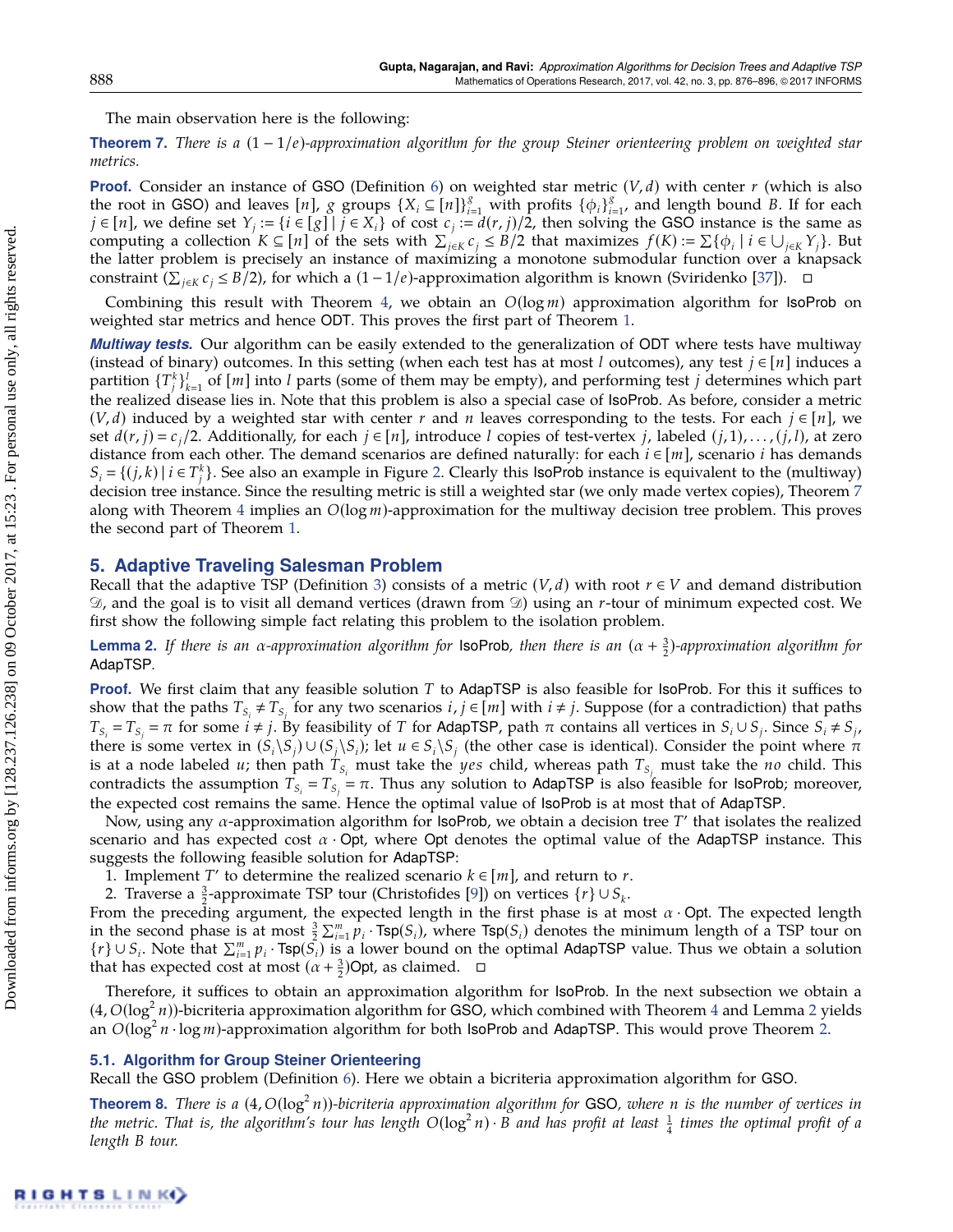This algorithm is based on a greedy framework that is used in many maximum-coverage problems: the solution is constructed iteratively where each iteration adds an *r*-tour that maximizes the ratio of profit to length. In order to find an *r*-tour (approximately) maximizing the profit to length ratio, we use a slight modification of an existing algorithm (Charikar et al. [\[6\]](#page-20-7)); see Theorem [9](#page-14-0) below. The final GSO algorithm is then given as Algorithm [5.](#page-15-0)

<span id="page-14-0"></span>**Theorem 9.** *There is a polynomial time algorithm that, given any instance of* GSO*, outputs an r-tour* σ *having profit-tolength ratio*  $\phi(\sigma)/(d(\sigma)) \geq (1/\alpha) \cdot (Opt/B)$ *. Here*  $\phi(\sigma)$  *and*  $d(\sigma)$  *denote the profit and length (respectively) of tour σ*, Opt *is the optimal value of the GSO instance, B is the length bound in GSO, and*  $\alpha = O(\log^2 n)$  *where n is the number of vertices in the metric.*

**Proof.** This result essentially follows from Charikar et al. [\[6\]](#page-20-7) but requires some modifications, which we present here for completeness. We first preprocess the metric to only include vertices within distance *B*/2 from the root *r*: note that since the optimal GSO tour cannot visit any excluded vertex, the optimal profit remains unchanged by this. To reduce notation, we refer to this restricted vertex-set also as *V* and let  $|V| = n$ . We denote the set of all edges in the metric by  $E = \binom{V}{2}$ . We assume (without loss of generality) that every group is covered by some vertex in *V*; otherwise, the group can be dropped from the GSO instance. By averaging, there is some vertex  $u \in V$  covering groups of total profit at least  $(1/n) \sum_{i=1}^{g} \phi_i$ . If Opt  $\leq (4/n) \sum_{i=1}^{g} \phi_i$ , then the *r*-tour that just visits vertex *u* has profit-to-length ratio at least Opt/(4*B*) and is output as the desired tour σ. Below we assume that  $(1/n) \sum_{i=1}^{g} \phi_i$  < Opt/4.

We use the following linear programming relaxation  $LP_{GSO}$  for GSO:

$$
\max \sum_{i=1}^{S} \phi_i \cdot y_i
$$
\n
$$
\text{s.t. } x(\delta(S)) \ge y_i, \quad \forall S \subseteq V: r \notin S, \ X_i \subseteq S, \ \forall i \in [g],
$$
\n
$$
\sum_{e \in E} d_e \cdot x_e \le B,
$$
\n
$$
0 \le y_i \le 1, \quad \forall i \in [g],
$$
\n
$$
x_e \ge 0, \quad \forall e \in E.
$$
\n
$$
(4)
$$

It is easy to see that this a valid relaxation of GSO: any feasible GSO solution corresponds to a feasible solution above where the *x*, *y* variables are {0, 1} valued, so the optimal value  $\sum_{i=1}^{g} \phi_i \cdot y_i \ge 0$  pt. The algorithm is given as Algorithm [4](#page-14-1) and uses the following known results: Theorem [10](#page-14-2) shows how to round fractional solutions to  $LP_{GSO}$  on tree metrics and Theorem [11](#page-14-3) shows how to transform an  $LP_{GSO}$  solution on general metrics to one on a tree.

<span id="page-14-2"></span>**Theorem 10** (Charikar et al. [\[6\]](#page-20-7)). *There is a polynomial time algorithm that, given any fractional solution*  $(x, y)$  to  $LP_{\text{GSO}}$ *on a tree metric where all variables are integral multiples of*  $1/N$ *, finds a subtree A containing r such that*  $d(A)/(\phi(A)) \leq$  $O(\log N) \cdot (\sum_{e \in E} d_e \cdot x_e/(\sum_{i=1}^g \phi_i \cdot y_i))$ . Here  $\phi(A)$  and  $d(A)$  denote the profit and length (respectively) of subtree A.

<span id="page-14-3"></span>**Theorem 11** (Fakcharoenphol et al. [\[13\]](#page-20-16)). *There is a polynomial time algorithm that, given any metric* (*V*, *d*) *with edges*  $E = {V \choose 2}$  and capacity function  $x: E \to \mathbb{R}_+$ , computes a spanning tree *T* in this metric such that  $\sum_{f \in T} d_f \cdot x_T(f) \le$  $O(\log n) \cdot \sum_{e \in E} d_e \cdot x(e)$ , where

$$
x_T(f) := \sum_{u,v: f \in uv \text{ path in } T} x(u,v), \quad \forall f \in T.
$$

<span id="page-14-1"></span>**Algorithm 4** (Algorithm for GSO maximizing profit-to-length ratio)

- 1: **solve** the linear program  $LP_{GSO}$  to obtain solution  $(x, y)$ .
- 2: **run** the algorithm from Theorem [11](#page-14-3) on metric  $(V, d)$  with edge capacities  $x$  to obtain a spanning tree *T* with "new capacities"  $x_T$  on edges of *T*.
- 3: **round** down each  $x_T(e)$  to an integral multiple of  $1/n^3$ .
- 4: **for** each group  $i \in [g]$ , let  $y_i'$  $\alpha'$  be the maximum flow from  $r$  to group  $X_i$  under capacities  $x_T$ .
- 5: **run** the algorithm from Theorem [10](#page-14-2) using variables  $x_T$  and  $y'$  to obtain subtree A.
- 6: **output** a Euler tour σ of the subtree *A*.

By definition of the new edge capacities  $x_T$  on edges of *T* (see Theorem [11\)](#page-14-3), it is clear that the capacity of each cut under  $x_T$  is at least as much as under *x*; i.e.,  $\sum_{e \in \delta(S)} x_T(e) \ge \sum_{e \in \delta(S)} x(e)$  for all  $S \subseteq V$ . For each group  $i \in [g]$ , since capacities *x* support  $y_i$  units of flow from *r* to  $X_i$ , it follows that the new capacities  $x_T$  on tree  $\overline{T}$ also support such a flow. Thus  $(x_T, y)$  is a feasible solution to  $LP_{\rm GSO}$  on tree  $T$  with budget  $O(\log n) \cdot B$ . In order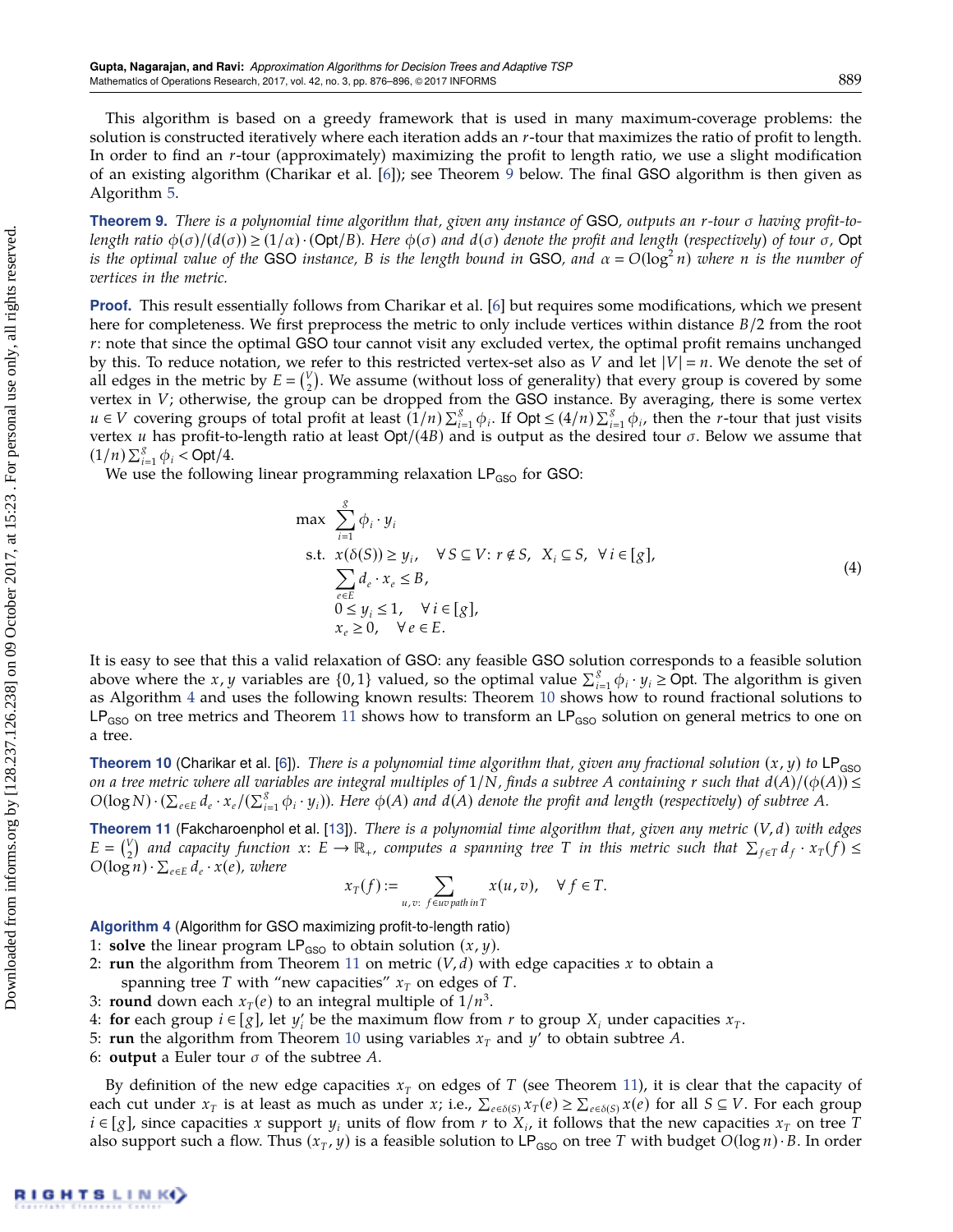to apply the rounding algorithm from Charikar et al. [\[6\]](#page-20-7) for GSO on trees, we need to ensure the technical condition (see Theorem [10\)](#page-14-2) that every variable is an integral multiple of  $1/N$  for some  $N = poly(n)$ . This is the reason behind modifying capacities  $x_T$  in step 3. Note that this step reduces the capacity  $x_T(e)$  of each edge *e* ∈ *T* by at most 1/*n*<sup>3</sup>. Since any cut in tree *T* has at most *n* edges, the capacity of any cut decreases by at most 1/*n*<sup>2</sup> after step 3; by the max-flow min-cut theorem, the maximum flow value for group  $X_i$  is  $y_i' \ge y_i - 1/n^2$ for each  $i \in [g]$  (in step 4). Furthermore, since all edge capacities are integer multiples of  $1/n^3$ , so are all the flow values  $y_i$ *i*<sub>s</sub>. Thus  $(x_T, y')$  is a feasible solution to  $LP_{\text{GSO}}$  on tree *T* (with budget  $O(\log n) \cdot B$ ) that satisfies the condition required in Theorem [10,](#page-14-2) with  $N = n<sup>3</sup>$ . Also note that this rounding down does not change the fractional profits much since

<span id="page-15-1"></span>
$$
\sum_{i=1}^{8} \phi_i \cdot y_i' \ge \sum_{i=1}^{8} \phi_i \cdot y_i - \frac{1}{n^2} \sum_{i=1}^{8} \phi_i \ge \frac{3}{4} \cdot \text{Opt} - \frac{1}{n^2} \sum_{i=1}^{8} \phi_i \ge \frac{3}{4} \cdot \text{Opt} - \frac{\text{Opt}}{4n} \ge \frac{\text{Opt}}{2}
$$
(5)

where the second last inequality follows from  $\frac{1}{n}\sum_{i=1}^{g}\phi_i \leq \frac{Opt}{4}$  (by the preprocessing). Now, applying Theorem [10](#page-14-2) implies that subtree *A* satisfies the following:

$$
\frac{d(A)}{\phi(A)} \leq_{\text{(Theorem 10)}} O(\log N) \cdot \frac{\sum_{e \in T} d_e \cdot x_T(e)}{\sum_{i=1}^s \phi_i \cdot y'_i} \leq_{(5)} O(\log N) \cdot \frac{\sum_{e \in T} d_e \cdot x_T(e)}{\text{Opt}}
$$
\n
$$
\leq_{\text{(Theorem 11)}} O(\log N \log n) \cdot \frac{\sum_{e \in E} d_e \cdot x(e)}{\text{Opt}} \leq O(\log^2 n) \cdot \frac{B}{\text{Opt}}.
$$

Finally, since we output a Euler tour of  $A$ , the theorem follows.  $\Box$ 

*Remark*: A simpler approach in Theorem [9](#page-14-0) might have been to use the randomized algorithm from Garg et al. [\[17\]](#page-21-11) rather than the deterministic algorithm (Theorem [10\)](#page-14-2) from Charikar et al. [\[6\]](#page-20-7). This, however, does not work directly since Garg et al. [\[17\]](#page-21-11) only yields a random solution *A'* with expected length  $\mathbf{E}[d(A')] \leq$  $O(\log n) \cdot \sum_{e \in E} d_e \cdot x_e$  and expected profit  $\mathbf{E}[\phi(A')] \geq \sum_{i=1}^{g} \phi_i \cdot y_i$ . While this does guarantee the existence of a solution with length-to-profit ratio at most  $O(\log n) \cdot (\sum_{e \in E}^{r-1} d_e \cdot x_e/(\sum_{i=1}^{g} \phi_i \cdot y_i))$ , it may not find such a solution with reasonable (inverse polynomial) probability.

*Algorithm.* The GSO algorithm first preprocesses the metric to only include vertices within distance *B*/2 from the root *r*: note that the optimal profit remains unchanged by this. The algorithm then follows a standard greedy approach (see, e.g., Garg [\[16\]](#page-20-17)) and is given as Algorithm [5.](#page-15-0)

## <span id="page-15-0"></span>**Algorithm 5** (Algorithm for GSO)

- 1: **initialize** *r*-tour  $\tau \leftarrow \emptyset$  and mark all groups as uncovered.
- 2: **while** length of  $\tau$  does not exceed  $\alpha \cdot B$  **do**
- 3: **set** residual profits:

$$
\tilde{\phi}_i := \begin{cases} 0 & \text{for each covered group } i \in [g], \\ \phi_i & \text{for each uncovered group } i \in [g]. \end{cases}
$$

- 4: **run** the algorithm from Theorem [9](#page-14-0) on the GSO instance with profits  $\tilde{\phi}$  to obtain *r*-tour  $\sigma$ .
- 5: **if**  $d(\sigma) \le \alpha B$ , then  $\tau' \leftarrow \tau \circ \sigma$ .
- 6: **if**  $d(\sigma) > \alpha B$ , then
	- (i) partition tour  $\sigma$  into at most  $2 \cdot (d(\sigma)/(\alpha B))$  paths, each of length at most  $\alpha B$ ;
	- (ii) let  $\sigma'$  denote the path containing maximum profit;
	- (iii) let  $\langle r, \sigma', r \rangle$  be the *r*-tour obtained by connecting both end-vertices of path  $\sigma'$  to *r*;
	- (iv) set  $\tau' \leftarrow \tau \cup \langle r, \sigma', r \rangle$ .
- 7: **set**  $\tau \leftarrow \tau'$ . Mark all groups visited in  $\tau$  as covered.
- 8: **end while**
- 9: **output** the *r*-tour τ.

**Analysis.** Let Opt denote the optimal profit of the given GSO instance. In the following, let  $\alpha := O(\log^2 n)$ , which comes from Theorem [9.](#page-14-0) We prove that Algorithm [5](#page-15-0) achieves a  $(4, 2\alpha + 1)$  bicriteria approximation guarantee; i.e., solution  $\tau$  has profit at least Opt/4 and length  $(2\alpha + 1) \cdot B$ .

By the description of the algorithm, we iterate as long as the total length of edges in  $\tau$  is at most  $\alpha B$ . Note that the increase in length of  $\tau$  in any iteration is at most  $(\alpha + 1) \cdot B$  since every vertex is at distance at most  $B/2$ from *r*. The final length  $d(\tau) \leq (2\alpha + 1) \cdot B$ . This proves the bound on the length.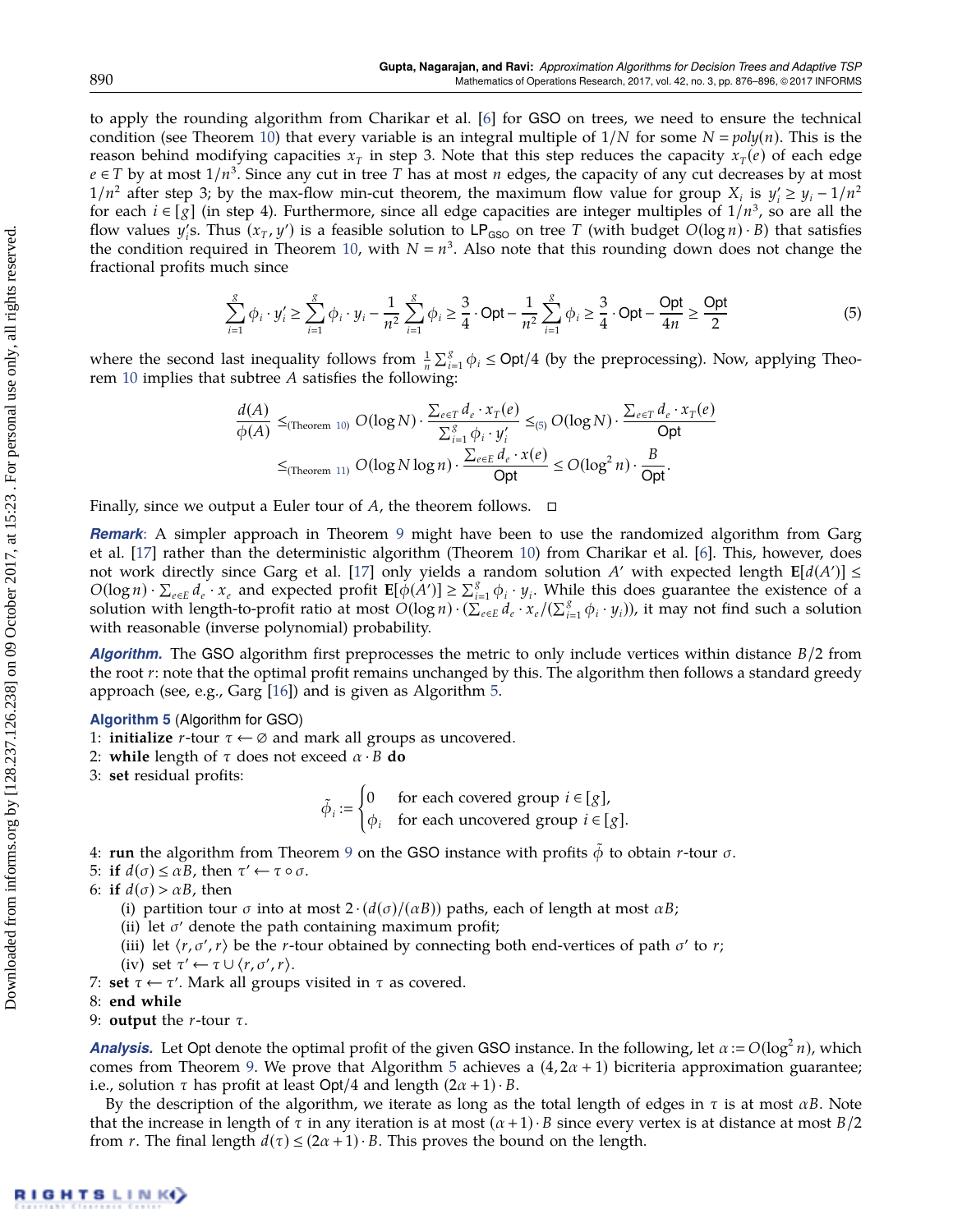It now suffices to show that the final subgraph  $\tau$  gets profit at least Opt/4. At any iteration, let  $\phi(\tau)$  denote the profit of the current solution  $\tau$  and  $d(\tau)$  its length. Since  $d(\tau) > \alpha B$  upon termination, it suffices to show the following invariant over the iterations of the algorithm:

<span id="page-16-1"></span>
$$
\phi(\tau) \ge \min\left\{\frac{\text{Opt}}{4}, \frac{\text{Opt}}{2\alpha B} \cdot d(\tau)\right\}.
$$
\n(6)

At the start of the algorithm, inequality [\(6\)](#page-16-1) holds trivially since  $d(\tau) = 0$  for  $\tau = \emptyset$ . Consider any iteration where  $\phi(\tau) <$  Opt/4 at the beginning: otherwise, [\(6\)](#page-16-1) trivially holds for the next iteration. The invariant now ensures that  $d(\tau) < \alpha B/2$ , and hence we proceed further with the iteration. Moreover, in step 4 the optimal value of the "residual" GSO instance with profits  $\tilde{\phi}$  is  $\widetilde{\text{Opt}} \ge \text{Opt} - \phi(\tau) \ge \frac{3}{4} \cdot \text{Opt}$  (by considering the optimal tour for the GSO instance with profits *φ*). By Theorem *9*, the *r*-tour *σ* satisfies  $d(σ)/\tilde{\phi}(σ) \leq α \cdot B$ /Opt  $\leq 2α \cdot B$ /Opt.

We finish by handling the two possible cases (steps 5 and 6).

• If  $d(\sigma) \leq \alpha B$ , then  $\phi(\tau') = \phi(\tau) + \tilde{\phi}(\sigma) \geq (Opt/(2\alpha B)) \cdot d(\tau) + (Opt/(2\alpha B)) \cdot d(\sigma) = (Opt/(2\alpha B)) \cdot d(\tau')$ .

• If  $d(\sigma) > \alpha B$ , then  $\sigma$  is partitioned into at most  $(2d(\sigma))/( \alpha B)$  paths of length  $\alpha B$  each. The path  $\sigma'$  of best profit has  $\tilde{\phi}(\sigma') \geq (\alpha B/(2 \cdot d(\sigma)))\tilde{\phi}(\sigma) \geq \text{Opt}/4$ ; so  $\phi(\tau') \geq \tilde{\phi}(\sigma') \geq \text{Opt}/4$ .

In either case *r*-tour  $\tau'$  satisfies inequality [\(6\)](#page-16-1), and since  $\tau \leftarrow \tau'$  at the end of the iteration, the invariant holds for next iteration as well. This completes the proof of Theorem [8.](#page-13-4)

### <span id="page-16-0"></span>**6. Adaptive Traveling Repairman**

In this section we consider the adaptive traveling repairman problem (AdapTRP), where given a demand distribution, the goal is to find an adaptive strategy that minimizes the expected *sum of arrival times* at demand vertices. As in adaptive TSP, we assume that the demand distribution  $\mathcal D$  is specified explicitly in terms of its support.

**Definition 9** (Adaptive Traveling Repairman). The input is a metric  $(V, d)$ , root r, and demand distribution  $\mathcal{D}$  given by *m* distinct subsets  $\{S_i\}_{i=1}^m$  with probabilities  $\{p_i\}_{i=1}^m$  (which sum to one). The goal in AdapTRP is to compute a decision tree *T* in metric  $(V, d)$  such that

• the root of *T* is labeled with the root vertex *r*, and

• for each scenario  $i \in [m]$ , the path  $T_{S_i}$  followed on input  $S_i$  contains *all* vertices in  $S_i$ .

The objective function is to minimize the expected latency  $\sum_{i=1}^{m} p_i \cdot \text{Lat}(T_{S_i})$ , where  $\text{Lat}(T_{S_i})$  is the sum of arrival times at vertices  $S_i$  along path  $T_{S_i}$ .

We obtain an  $O(\log^2 n \log m)$ -approximation algorithm for AdapTRP (Theorem [3\)](#page-3-0). The high-level approach here is similar to that for AdapTSP, but there are some important differences. Unlike AdapTSP, we cannot directly reduce AdapTRP to the isolation problem, so there is no analogue of Lemma [2](#page-13-3) here. The following example illustrates this.

**Example 1.** Consider an instance of AdapTRP on a star metric with center *r* and leaves  $\{v, u_1, \ldots, u_n\}$ . Edges **Example 1.** Consider an instance of Adap1RP on a star metric with center *r* and leaves  $\{v, u_1, \ldots, u_n\}$ . Edges  $(r, u_i)$  have unit length for each  $i \in [n]$ , and edge  $(r, v)$  has length  $\sqrt{n}$ . There are  $m = n + 1$  scenario *S*<sub>0</sub> = {*v*} occurs with 1 − 1/*n* probability; and for each *i* ∈ [*n*], scenario *S*<sub>*i*</sub> = {*v*, *u*<sub>*i*</sub>} occurs with 1/*n*<sup>2</sup> probability. The optimal IsoProb value for this instance is Ω(*n*) and any reasonable solution clearly will not visit vertex *v*: it appears in all scenarios and hence provides no information. If we first follow such an IsoProb solution, the arrival time for *v* is  $\Omega(n)$ ; since  $S_0 = \{v\}$  occurs with  $1 - o(1)$  probability, the resulting expected latency is  $\Omega(n)$ . However, the AdapTRP solution that first visits  $v$  and then vertices  $\{u_1,\ldots,u_n\}$  has expected latency  $O(\sqrt{n})$ .

On the other hand, one cannot ignore the "isolation aspect" in AdapTRP either.

**Example 2.** Consider another instance of AdapTRP on a star metric with center *r* and leaves  $\{v_i\}_{i=1}^n \cup \{u_i\}_{i=1}^n$ . For each  $i \in [n]$ , edge  $(r, v_i)$  has unit length and edge  $(r, u_i)$  has length *n*. There are *n* scenarios: for each  $i \in [n]$ , scenario  $S_i = \{v_i, u_i\}$  occurs with  $1/n$  probability. The optimal values for both AdapTRP and IsoProb are Θ(*n*). Moreover, any reasonable AdapTRP solution will involve first isolating the realized scenario (by visiting vertices  $v_i$ s).

Hence, the algorithm needs to interleave the two goals of isolating scenarios and visiting high-probability vertices. This will become clear in the construction of the latency group Steiner instances used by our algorithm (step 3 in Algorithm [6\)](#page-17-0).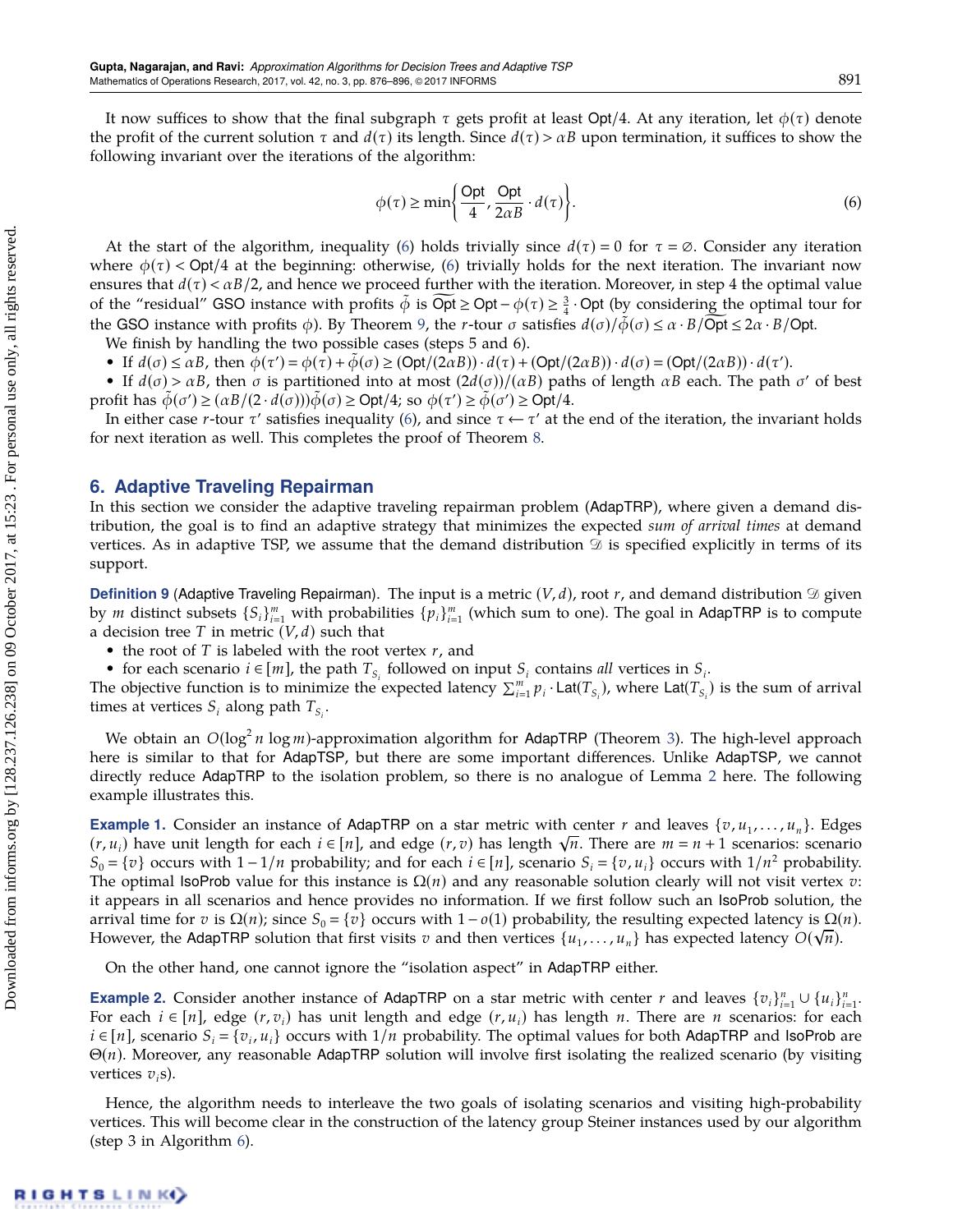*Algorithm outline.* Although we cannot reduce AdapTRP to IsoProb, we are still able to use ideas from the IsoProb algorithm. The AdapTRP algorithm also follows an iterative approach and maintains a candidate set *M* ⊆ [*m*] containing the realized scenario. We also associate conditional probabilities  $q_i := p_i / \sum_{j \in M} p_j$  for each scenario *i* ∈ *M*. In each iteration, the algorithm eliminates a constant fraction of scenarios from *M*, so the number of iterations will be *O*(log *m*). Each iteration involves solving an instance of the *latency group Steiner* (LGS) problem: recall Definition [8](#page-12-2) and the  $O(log^2 n)$ -approximation algorithm for LGS (Corollary [1\)](#page-12-3). The construction of this LGS instance is the main point of difference from the IsoProb algorithm. Moreover, we will show that the *expected latency* incurred in each iteration is  $O(log^2 n) \cdot$  Opt. Adding up the latency over all iterations would yield an  $O(\log^2 n \log m)$ -approximation algorithm for AdapTRP.

*Using* LGS *to partition scenarios M.* In each iteration, the algorithm formulates an LGS instance and computes an *r*-tour τ using Corollary [1.](#page-12-3) The details are in Algorithm [6](#page-17-0) below. An important property of this tour τ is that the number of candidate scenarios after observing demands on τ will be at most |*M*|/2 (see Claim [8\)](#page-17-1).

Given a candidate set *M* of scenarios, it will be convenient to partition the vertices into two parts: *H* consists of vertices that occur in more than half the scenarios, and  $L := V\backslash H$  consists of vertices occurring in at most half the scenarios. In the LGS instance (step 3 below), we introduce  $|S_i \cap H| + 1$  groups (with suitable weights) corresponding to each scenario  $i \in M$ .

<span id="page-17-0"></span>**Algorithm 6** (PartnLat $(\langle M, \{q_i\}_{i \in M}, \{S_i\}_{i \in M} \rangle)$ ) 1: **define**  $F_v := \{i \in M \mid v \in S_i\}$  for each  $v \in V$ .

2: let 
$$
L := \{u \in V : |F_u| \le |M|/2\}
$$
,  $H := V \setminus L$ , and  $D_v := \begin{cases} F_v & \text{if } v \in L, \\ M \setminus F_v & \text{if } v \in H. \end{cases}$ 

- 3: **define** instance  $\mathcal{G}$  of LGS (Definition [8\)](#page-12-2) on metric  $(V, d)$ , root  $r$ , and the following groups: for each scenario  $i \in M$ ,
	- —the *main* group  $X_i$  of scenario *i* has weight  $|S_i \cap L|p_i$  and vertices  $(L \cap S_i) \cup (H \setminus S_i)$ .

—for each  $v \in S_i$  ∩ *H*, group  $Y_i^v$  has weight  $p_i$  and vertices  $\{v\} \cup (L \cap S_i) \cup (H \setminus S_i)$ .

- 4: **run** the LGS algorithm (from Corollary [1\)](#page-12-3) on instance G.
	- **let**  $\tau := \langle r, v_1, v_2, \dots, v_{t-1}, r \rangle$  be the *r*-tour returned.

5: **let** 
$$
\{P_k\}_{k=1}^t
$$
 be the partition of *M* where  $P_k := \begin{cases} D_{v_k} \setminus (\bigcup_{j < k} D_{v_j}) & \text{if } 1 \leq k \leq t-1, \\ M \setminus (\bigcup_{j < t} D_{v_j}) & \text{if } k = t. \end{cases}$ 

6: **return** tour  $\tau = \langle r, v_1, v_2, \dots, v_{t-1}, r \rangle$  and partition  $\{P_k\}_{k=1}^t$ .

<span id="page-17-1"></span>**Claim 8.** *When*  $|M| \geq 2$ , partition  ${P_k}_{k=1}^t$  returned by PartnLat satisfies  $|P_k| \leq |M|/2$ ,  $\forall k \in [t]$ .

**Proof.** For each  $k \in [t-1]$ , we have  $P_k \subseteq D_{v_k}$  and so  $|P_k| \leq |M|/2$ . We now show that  $|P_t| \leq 1$ , which would prove the claim. Let  $V(\tau) = \{v_1, \ldots, v_{t-1}\}\$  denote the vertices visited in the tour  $\tau$  output by PartnLat. Consider any *i* ∈ *P*<sub>t</sub>: we will show that it is unique. By definition of *P*<sub>t</sub>, we have  $i \notin \bigcup_{k=1}^{t-1} D_{v_k}$ . By the definition of group  $X_i$ and sets  $D_v$ s, this means that  $X_i$  is *not covered* by  $V(\tau)$ . Since  $\tau$  is a feasible solution to  $\mathscr{G}$ ,  $X_i$ 's weight must be zero; i.e.,  $|S_i \cap L| = 0$ . Thus we have  $S_i \subseteq H$ . Furthermore, if  $v_k \in H \backslash S_i$  for any  $k \in [t-1]$ , then  $i \in D_{v_k}$ , which implies  $i \notin P_t$ , so  $H \cap V(\tau) \subseteq S_i$ . Note that each  $Y_i^v = \{v\} \cup X_i$  (for  $v \in H \cap S_i = S_i$ ) must be covered by  $\tau$  since  $Y_i^v$ s have weight  $p_i > 0$ . Also since  $X_i$  is not covered by  $V(\tau)$ , we must have  $v \in V(\tau)$  for all  $v \in S_i$ . Thus we have  $S_i \subseteq H \cap V(\tau)$ , and combined with the earlier observation,  $H \cap V(\tau) = S_i$ . This determines  $i \in M$  uniquely, and  $\sum_{t=1}^{t} |P_t| = 1 \leq |M|/2.$ 

*Final* AdapTRP *algorithm and analysis.* Given the above partitioning scheme, Algorithm [7](#page-17-2) describes the overall AdapTRP algorithm in a recursive manner.

<span id="page-17-2"></span> $\mathsf{Algorithm 7 (AdapTRP}\langle M, \{q_i\}_{i\in M}, \{S_i\}_{i\in M} \rangle)$ 

1: If  $|M| = 1$ , visit the vertices in this scenario using the  $O(1)$ -approximation algorithm (Fakcharoenphol et al. [\[12\]](#page-20-10)) for deterministic traveling repairman, and quit.

2: **run** PartnLat $\langle M, \{q_i\}_{i \in M} \rangle$ 

**let**  $\tau = (r, v_1, v_2, \dots, v_{t-1}, r)$  be the *r*-tour and  $\{P_k\}_{k=1}^t$  be the partition of *M* returned.

- 3: **let**  $q_i'$  $\mathbf{y}'_j := \sum_{i \in P_k} q_i$  for all  $j = 1, ..., t$ .
- 4: **traverse** tour  $\tau$  and return directly to  $r$  after visiting the first vertex  $v_{k^*}$  (for  $k^* \in [t]$ ) that determines that the realized scenario is in  $P_{k^*} \subseteq M$ .
- 5: **update** the scenarios in  $P_{k^*}$  by removing vertices visited in τ until  $v_{k^*}$ , i.e.,

 $S'_i \leftarrow S_i \setminus \{v_1, \ldots, v_{k^*}\}, \text{ for all } i \in P_{k^*}.$ 

 $6:$  **run** AdapTRP $\langle P_{k^*}, \{q_i/q'_k\}$  $\{S_i^{\prime}\}_{i\in P_{k^*}}$ ,  $\{S_i^{\prime}\}$  $P_{k}$ <sup>2</sup>) to recursively cover the realized scenario within  $P_{k}$ .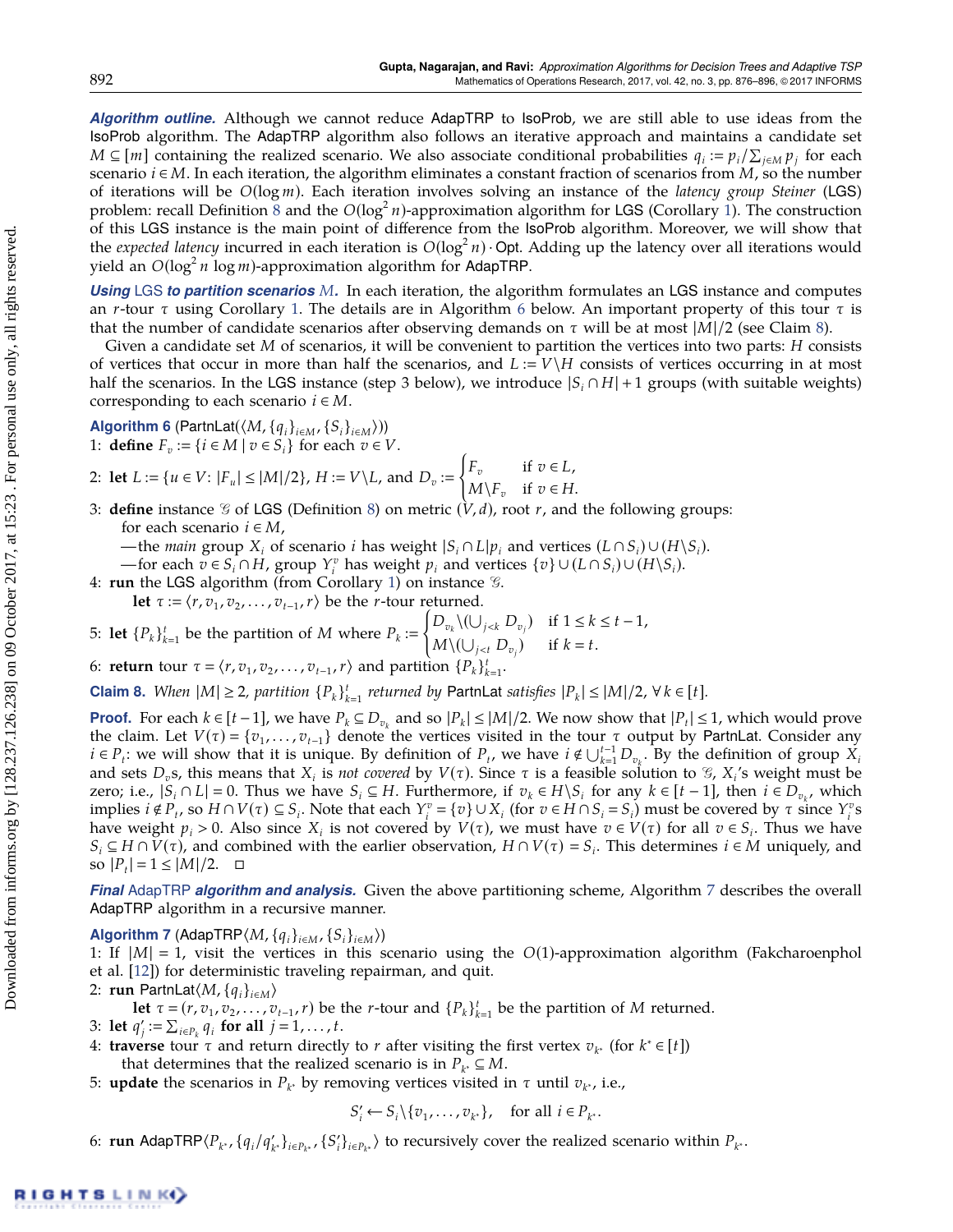The analysis for this algorithm is similar to that for the isolation problem (Section [3.1\)](#page-6-1) and we follow the same outline. For any subinstance  $\mathcal J$  of AdapTRP, let Opt( $\mathcal J$ ) denote its optimal value. Just as in the isolation case (Claim [4\)](#page-9-2), it can be easily seen that the latency objective function is also subadditive.

<span id="page-18-2"></span>**Claim 9.** For any subinstance  $\langle M, \{q_i\}_{i \in M}, \{S_i\}_{i \in M} \rangle$  and any partition  $\{P_k\}_{k=1}^t$  of M,

$$
\sum_{k=1}^{t} q'_{k} \cdot \text{Opt}(\langle P_{k}, \{q_{i}/q'_{k}\}_{i \in P_{k}}, \{S_{i}\}_{i \in P_{k}}) ) \le \text{Opt}(\langle M, \{q_{i}\}_{i \in M}, \{S_{i}\}_{i \in M} \rangle),
$$
\n(7)

 $where q'_k$  $\sum_{k}$  =  $\sum_{i \in P_k}$  *q<sub>i</sub>* for all  $1 \leq k \leq t$ .

The next property we show is that the optimal cost of the LGS instance  $\mathcal G$  considered in steps 3 and 4 of Algorithm [6](#page-17-0) is not too high.

<span id="page-18-0"></span>**Lemma 3.** *For any instance*  $\mathcal{J} = \langle M, \{q_i\}_{i \in M}, \{S_i\}_{i \in M} \rangle$  of AdapTRP, the optimal value of the latency group Steiner in*stance*  $\mathcal G$  *in step* 4 of Algorithm PartnLat( $\mathcal f$ ) *is at most*  $\text{Opt}(\mathcal f)$ *.* 

**Proof.** Let *T* be an optimal decision tree for the given AdapTRP instance *J*. Note that any internal node of *T*, labeled *v*, has two children corresponding to the realized scenario being in  $F_v$  (yes child) or  $M\backslash F_v$  (no child). Now consider the root-leaf path in *T* (and corresponding tour  $\sigma$  in the metric) which starts at *r* and at any internal node *v* moves on to the *no* child if  $v \in L$  and moves to the *yes* child if  $v \in H$ . We claim that this tour is a feasible solution to  $\mathcal G$ , the latency group Steiner instance  $\mathcal G$ .

To see why, first consider any scenario *i* ∈ *M* that branched off from path σ in decision tree *T*; let *v* be the vertex where the tree path of scenario *i* branched off from  $\sigma$ . If  $v \in L$ , then by the way we defined  $\sigma$ , it follows the "no" child of *v*, and so  $v \in S_i \cap L$ . On the other hand, if  $v \in H$ , then it must be that  $v \in H \setminus S_i$  (again from the way  $\sigma$  was defined). In either case,  $v \in (S_i \cap L) \cup (H \setminus S_i)$ , and hence visiting  $v$  covers *all* groups, associated with scenario *i*, i.e.,  $X_i$  and  $\{Y_i^v | v \in S_i \cap H\}$ . Thus  $\sigma$  covers all groups of all the scenarios that branched off it in *T*.

Note that there is exactly one scenario (say  $a \in M$ ) that does not branch off  $\sigma$ ; scenario  $a$  traverses  $\sigma$  in  $T$ . Since *T* is a feasible solution for AdapTRP, σ must visit every vertex in *S<sup>a</sup>* . Therefore, σ covers all the groups associated with scenario *a*: clearly  $\{Y_a^v | v \in S_a \cap H\}$  are covered;  $X_a$  is also covered unless  $S_a \cap L = \emptyset$  (however, in that case group  $X_a$  has zero weight and does not need to be covered- see Definition [8\)](#page-12-2). Thus  $\sigma$  is a feasible solution to  $\mathscr G$ .

We now bound the latency cost of tour  $\sigma$  for instance  $\mathscr G$ . In path  $\sigma$ , let  $\alpha_i$  (for each  $i \in M$ ) denote the coverage time for group  $X_i$ , and  $\beta_i^v$  (for  $i \in M$  and  $v \in S_i \cap H$ ) the coverage time for group  $Y_i^v$ . The next claim shows that the latency of  $\sigma$  for instance  $\mathscr G$  is at most  $\text{Opt}(\mathscr{J})$ .

**Claim 10.** The expected cost of T,  $Opt(\mathcal{J}) \ge \sum_{i \in M} p_i \cdot |L \cap S_i| \cdot \alpha_i + \sum_{i \in M} \sum_{v \in S_i \cap H} p_i \cdot \beta_i^v$ , which is exactly the latency of *tour* σ *for the latency group Steiner instance* G*.*

**Proof.** Fix any  $i \in M$ ; let  $\sigma_i$  denote the shortest prefix of  $\sigma$  containing a vertex from  $X_i$ . Note that by definition,  $\sigma_i$  has length  $\alpha_i$ . We will lower bound separately the contributions of  $S_i \cap L$  and  $S_i \cap H$  to the cost of *T*.

As all but the last vertex in  $\sigma_i$  are from  $(L\setminus S_i) \cup (H \cap S_i)$ , by definition of  $\sigma$ , the path  $T_{S_i}$  traced in the decision tree *T* when scenario *i* is realized-agrees with this prefix σ*<sup>i</sup>* . Moreover, no vertex of *S<sup>i</sup>* ∩ *L* is visited before the end of  $\sigma_i$ . Under scenario  $S_i$ , the total arrival time for vertices  $L \cap S_i$  is at least  $|L \cap S_i| \cdot \alpha_i$ . Hence  $S_i \cap L$ contributes at least  $p_i \cdot |L \cap S_i| \cdot \alpha_i$  toward  $Opt(\mathcal{J})$ .

Now consider some vertex  $v \in S_i \cap H$ ; let  $\sigma_i^v$  denote the shortest prefix of  $\sigma$  containing a  $Y_i^v$ -vertex. Note that  $\sigma_i^v$ has length  $\beta_i^v$ , and it is a prefix of  $\sigma_i$  since  $Y_i^v \supseteq X_i$ . As observed earlier, the path traced in decision tree *T* under scenario *i* contains  $\sigma_i$ , so vertex  $v$  is visited (under scenario *i*) only after tracing path  $\sigma_i^v$ . So the contribution of v (under scenario i) to  $\text{Opt}(\mathcal{J})$  is at least  $p_i \cdot \beta_i^v$ ; i.e., the contribution of  $S_i \cap H$  is at least  $\sum_{v \in S_i \cap H} p_i \cdot \beta_i^v$ .

Thus we have demonstrated a feasible solution to  $\mathscr G$  of latency at most  $\mathrm{Opt}(\mathscr f)$ .  $\Box$ 

It remains to bound the expected additional latency incurred in step 4 of Algorithm [7](#page-17-2) when a random scenario is realized. Below we assume a  $\rho = O(\log^2 n)$  approximation algorithm for latency group Steiner tree (from Corollary [1\)](#page-12-3).

<span id="page-18-1"></span>**Lemma 4.** At the end of step 4 of AdapTRP $\langle M, \{q_i\}_{i \in M}, \{S_i\}_{i \in M}\rangle$ , the realized scenario lies in  $P_{k^*}$ . The expected increase *in latency due to this step is at most*  $2 \rho \cdot \text{Opt}(\langle M, \{q_i\}_{i \in M}, \{S_i\}_{i \in M})$ *).*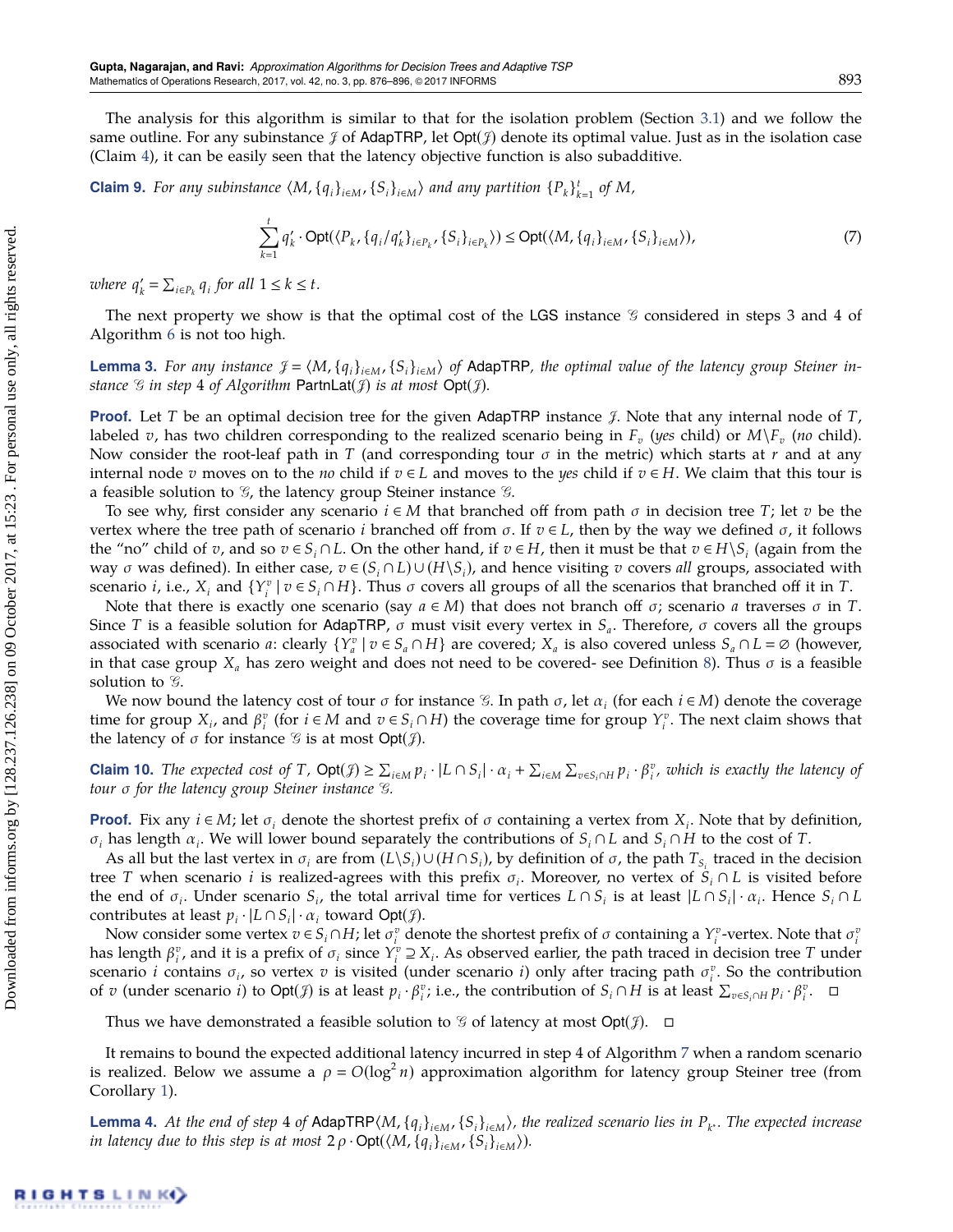**Proof.** The proof that the realized scenario always lies in the *P<sup>k</sup>* <sup>∗</sup> determined in step 4 is identical to that in Claim [3](#page-9-1) of the IsoProb algorithm, and is omitted. We now bound the expected latency incurred. In the solution  $\tau$ to the latency group Steiner instance  $\mathcal{G}$ , define  $\alpha_i$  as the coverage time for group  $X_i$ ,  $\forall i \in M$ , and  $\beta_i^v$  as the coverage time for group  $Y_i^v$ ,  $\forall i \in M$  and  $v \in S_i \cap H$ .

Let *i* denote the realized scenario. Suppose that  $k^* = \ell \leq t-1$  in step 4. By definition of the parts  $P_k$ s, we have  $v_{\ell} \in X_i = (S_i \cap L) \cup (H \setminus S_i)$  and  $X_i \cap \{v_1, \ldots, v_{\ell-1}\} = \emptyset$ . Thus, the length along  $\tau$  until  $v_{\ell}$  equals  $\alpha_i$ . Moreover, the total length spent in this step is at most  $2 \cdot \alpha_i$ , to travel till  $v_\ell$  and then return to  $r$  (this uses the symmetry and triangle-inequality properties of the metric). Thus the latency of any *S<sup>i</sup>* -vertex increases by at most this amount. Furthermore, we claim that the latency of any  $v \in S_i \cap H$  increases by at most  $2 \cdot \beta_i^v$ : this is clearly true if  $\beta_i^v = \alpha_i$ ; on the other hand, if  $\beta_i^v < \alpha_i$ , then *v* is visited before  $v_\ell$  and so it only incurs latency  $\beta_i^v$ . Thus the increase in latency of *S*<sup>*i*</sup> is at most  $2 \sum_{v \in S_i \cap H} \beta_i^v + 2 \cdot |S_i \cap L| \alpha_i$ .

If  $k^* = t$ , then by the proof of Claim [8](#page-17-1) the realized scenario *i* satisfies  $S_i \subseteq H$ , group  $X_i$  is not visited by  $\tau$ (so  $\alpha_i$  is undefined), and all of  $S_i$  is visited by  $\tau$ . In this case the total latency of  $S_i$  is  $\sum_{v \in S_i \cap H} \beta_i^v$ , which is clearly at most  $2 \sum_{v \in S_i \cap H} \beta_i^v + 2 \cdot |S_i \cap L| \alpha_i$ ; note that  $|S_i \cap L| = 0$  here.

Thus the expected latency incurred in step 4 is at most  $2 \sum_{i \in M} p_i \cdot [S_i \cap L | \alpha_i + \sum_{v \in S_i \cap H} \beta_i^v]$ , which is twice the latency of  $\tau$  for the latency group Steiner instance  $\mathscr G$ . Finally, since  $\tau$  is a  $\rho$ -approximate solution to  $\mathscr G$  and using Lemma [3,](#page-18-0) we obtain the claim.  $\Box$ 

Finally, combining Claim [8,](#page-17-1) Lemma [4,](#page-18-1) and Claim [9,](#page-18-2) by a proof identical to that of Theorem [4,](#page-6-4) it follows that the final AdapTRP solution has cost  $O(\log^2 n \log m) \cdot$  Opt. This completes the proof of Theorem [3.](#page-3-0)

We note that for the AdapTRP problem on metrics induced by a tree, our algorithm achieves an *O*(log *n* log *m*) approximation ratio (the guarantees in Theorem [8](#page-13-4) and Corollary [1](#page-12-3) improve by a logarithmic factor on tree metrics). There is also an Ω(log<sup>1-ε</sup> *n*)-hardness of approximation the AdapTRP problem on tree metrics (Nagarajan [\[32\]](#page-21-22)). Thus there is still a logarithmic gap between the best upper and lower bounds for the AdapTRP problem on tree metrics. In going from tree metrics to general, we lose another logarithmic factor in the approximation ratio.

# **7. Concluding Remarks**

In this paper, we studied the problem of constructing optimal decision trees; this widely studied problem was previously known to admit logarithmic approximation algorithms for the case of uniform costs or uniform probabilities. The greedy algorithms used in these cases do not extend to the case of nonuniform costs and probabilities, and we gave a new algorithm that seeks to be greedy with respect to two different criteria; our *O*(log *m*)-approximation is asymptotically optimal. We then considered a generalization to the adaptive traveling salesman problem and obtained an  $O(\log^2 n \log m)$ -approximation algorithm for this adaptive TSP problem. We also showed that any asymptotic improvement on this result would imply an improved approximation algorithm for the group Steiner tree problem, which is a longstanding open problem. Finally, we gave an  $O(\log^2 n \log m)$ approximation algorithm for the adaptive traveling repairman problem—closing the gap between the known upper and lower bounds in this case remains an interesting open problem.

### **Acknowledgments**

A preliminary version appeared in the proceedings of the International Colloquium on Automata, Languages and Programming (ICALP), 2010. The authors thank Ravishankar Krishnaswamy for many useful conversations; the results on the adaptive traveling repairman problem were obtained in joint discussions, and we thank him for permission to include the results here. The authors also thank the MOR referees for helpful suggestions that improved the presentation of the paper.

## **Appendix. Hardness of approximation for** AdapTSP

We show that AdapTSP is at least as hard to approximate as group Steiner tree.

**Theorem 12.** *If there is an* α*-approximation algorithm for* AdapTSP*, then there is an* (α + *o*(1))*-approximation algorithm for group Steiner tree. Hence* AdapTSP *is*  $\Omega(\log^{2-\epsilon} n)$  *hard to approximate even on tree metrics.* 

**Proof.** This reduction is similar to the reduction (Chakaravarthy et al. [\[5\]](#page-20-5)) from set-cover to the optimal decision tree problem; we give a proof in context of AdapTSP for completeness.

Consider an arbitrary instance of group Steiner tree on metric  $(V, d)$  with root  $r$  and groups  $X_1, \ldots, X_g \subseteq V$ ; let Opt denote its optimal value. Assume without loss of generality that  $X_i \neq X_j$  for all  $i \neq j$ , and the minimum nonzero distance in *d* is one. We construct an instance of AdapTSP as follows. Let  $V' = V \cup \{s\}$  where *s* is a new vertex (representing a copy of *r*), and define metric d' on V' as

$$
d'(u,v) := \begin{cases} d(u,v) & \text{for } u,v \in V, \\ d(u,r) & \text{for } u \in V, \ v = s, \end{cases} \quad \forall (u,v) \in \binom{V'}{2}.
$$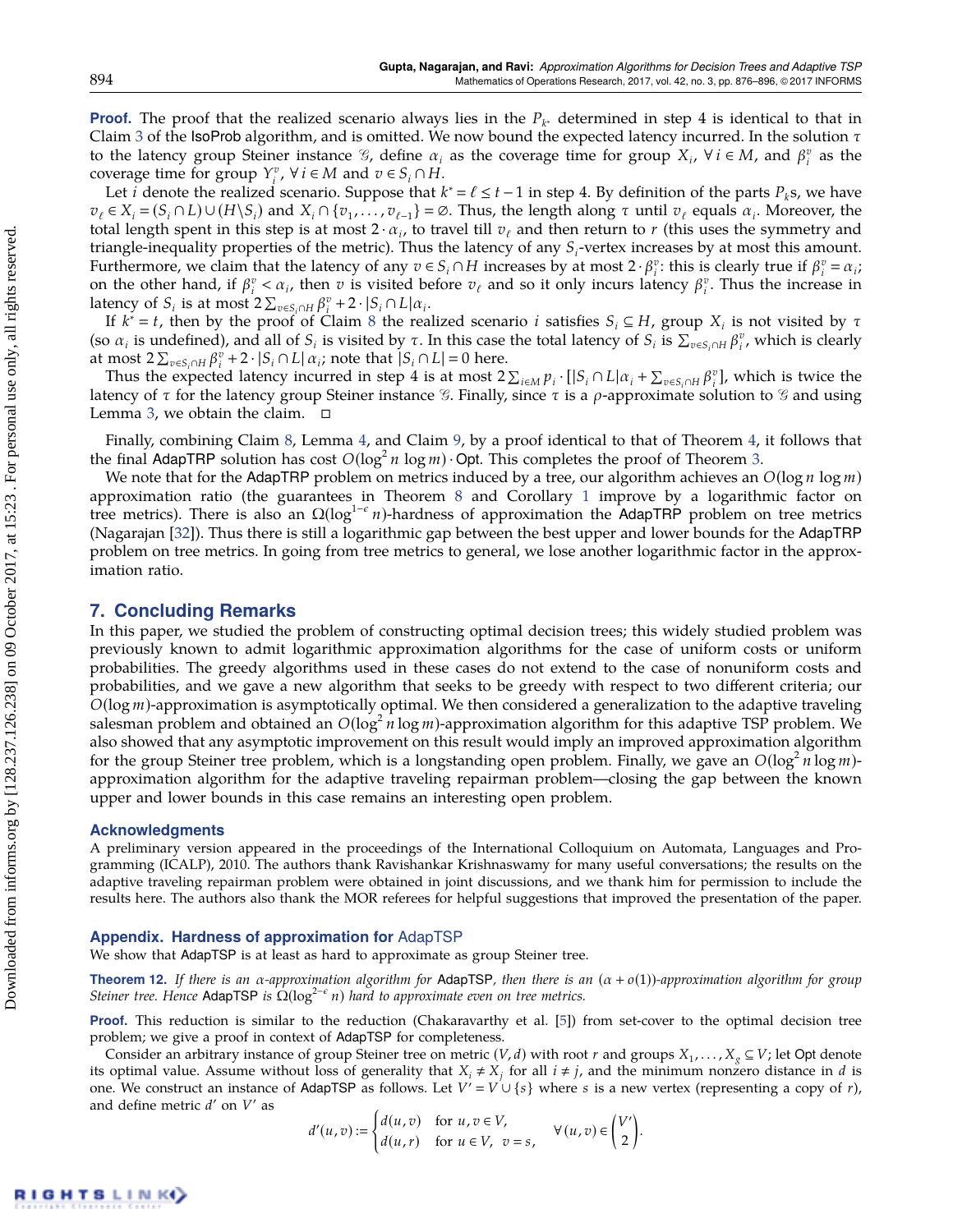There are  $g + 1$  scenarios in the AdapTSP instance:  $S_i := X_i \cup \{s\}$  for  $i \in [g]$ , and  $S_{g+1} := \{s\}$ , with probabilities

$$
p_i := \begin{cases} \frac{1}{gL} & \text{if } 1 \le i \le g, \\ 1 - \frac{1}{L} & \text{if } i = g + 1. \end{cases}
$$

Above  $L \gg 2n \cdot \max_{u,v} d(u,v)$  is some large value. The root in the AdapTSP instance remains *r*. Let Opt' denote the optimal value time of this instance. We will show that  $(1-o(1)) \cdot Opt \le Opt \le Opt + 1$ , which would prove the theorem.

(A)  $(1 − 1/L)$ Opt  $\le$  Opt'. Consider the optimal solution to the AdapTSP instance; let  $\sigma$  denote the *r*-tour traversed by this decision tree under scenario  $S_{g+1}$ . We now argue that  $\sigma$  is a feasible solution to the group Steiner tree instance, i.e., Opt  $\leq d(\sigma)$ . Suppose for a contradiction that  $\sigma$  does not visit any  $X_i$ -vertex for some  $i \in [g]$ . Observe that the *r*-tour traversed by this decision tree under scenario  $S_i$  is also  $\sigma$  since the decision tree cannot distinguish scenarios  $S_i$  and  $S_{g+1}$  (the only way to do this is by visiting some  $X_i$ -vertex). However, this violates the requirement that the tour (namely  $\sigma$ ) under scenario  $S_i$  must visit all vertices  $S_i \supseteq X_i$ . Finally, we have  $Opt' \geq (1-1/L) \cdot d(\sigma) \geq (1-1/L)$ Opt as required.

(B) Opt<sup> $\le$ </sup>  $\le$  Opt+1. Let  $\tau$  denote an optimal *r*-tour for the given GST instance, so  $d(\tau)$  = Opt. Consider the following solution for AdapTSP:

1. Traverse *r*-tour  $\tau$  to determine whether or not  $X_{g+1}$  is the realized scenario.

2. If no demands observed on τ (i.e., scenario *Sg*+<sup>1</sup> is realized), visit vertex *s* and stop.

3. If some demand observed on  $\tau$  (i.e., one of scenarios  $\{S_i\}_{i=1}^g$  is realized), then visit *all* vertices in *V* along an arbitrary *r*-tour and stop.

It is clear that this decision tree is feasible for the AdapTSP instance. For any  $i \in [g+1]$ , let  $\pi_i$  denote the *r*-tour traversed under scenario  $S_i$  in the above AdapTSP decision tree. We have  $d(\pi_{g+1}) = d(\tau) \le \text{Opt}$ , and  $d(\pi_i) \le 2n \cdot \max_{u,v} d(u,v) \le L$  for all  $i ∈ [g]$ . Thus, the resulting AdapTSP objective is at most

$$
\left(1 - \frac{1}{L}\right) \cdot \text{Opt} + g \cdot \frac{1}{gL} \cdot L \le \text{Opt} + 1
$$

Thus we have the desired reduction.

#### **Endnotes**

<span id="page-20-6"></span><sup>[1](#page-2-2)</sup>In the group Steiner tree problem (Garg et al. [\[17\]](#page-21-11)), the input is a metric  $(V, d)$  with root  $r \in V$  and groups  $\{X_i \subseteq V\}$  of vertices; the goal is to compute a minimum length tour originating from *r* that visits at least one vertex of each group.

<span id="page-20-14"></span>**[2](#page-6-5)**Recall that group Steiner tree on star metrics is equivalent to the set cover problem.

#### **References**

- <span id="page-20-4"></span>[1] Adler M, Heeringa B (2012) Approximating optimal binary decision trees. *Algorithmica* 62(3–4):1112–1121.
- <span id="page-20-1"></span>[2] Bansal N, Gupta A, Li J, Mestre J, Nagarajan V, Rudra A (2012) When LP is the cure for your matching woes: Improved bounds for stochastic matchings. *Algorithmica* 63(4):733–762.
- <span id="page-20-8"></span>[3] Blum A, Chalasani P, Coppersmith D, Pulleyblank WR, Raghavan P, Sudan M (1994) The minimum latency problem. Thomson Leighton F, Goodrich MT, eds. *Proc. 26th Annual ACM Sympos. Theory Comput., STOC '94* (ACM, New York), 163–171.
- <span id="page-20-13"></span>[4] Chakaravarthy V, Pandit V, Roy S, Sabharwal Y (2009) Approximating decision trees with multiway branches. Albers S, Marchetti-Spaccamela A, Matias Y, Nikoletseas SE, Thomas W, eds. *Proc. 36th Internat. Colloquium Automata Languages Programming, ICALP '09* (Springer, Berlin), 210–221.
- <span id="page-20-5"></span>[5] Chakaravarthy VT, Pandit V, Roy S, Awasthi P, Mohania MK (2011) Decision trees for entity identification: Approximation algorithms and hardness results. *ACM Trans. Algorithms* 7(2):Article 15.
- <span id="page-20-7"></span>[6] Charikar M, Chekuri C, Goel A, Guha S (1998) Rounding via trees: Deterministic approximation algorithms for group Steiner trees and *k* median. Vitter JS, ed. *Proc. 30th Annual ACM Sympos. Theory of Comput., STOC '98* (ACM, New York), 114–123.
- <span id="page-20-9"></span>[7] Chaudhuri K, Godfrey B, Rao S, Talwar K (2003) Paths, trees, and minimum latency tours. *Proc. 44th Annual IEEE Sympos. Foundations Comput. Sci., FOCS '03* (IEEE Computer Society, Washington, DC), 36–45.
- <span id="page-20-11"></span>[8] Chekuri C, Pál M (2005) A recursive greedy algorithm for walks in directed graphs. *Proc.* 46*th Annual IEEE Sympos. Foundations Comput. Sci.* (IEEE Computer Society, Washington, DC), 245–253.
- <span id="page-20-15"></span>[9] Christofides N (1977) Worst-case analysis of a new heuristic for the travelling salesman problem. GSIA, Carnegie Mellon University Report 388, Pittsburgh.
- <span id="page-20-3"></span>[10] Dasgupta S (2004) Analysis of a greedy active learning strategy. *Adv. Neural Inform. Processing Systems* (*NIPS*), 337–344.
- <span id="page-20-0"></span>[11] Dean BC, Goemans MX, Vondrák J (2008) Approximating the stochastic knapsack problem: The benefit of adaptivity. *Math. Oper. Res.* 33(4):945–964.
- <span id="page-20-10"></span>[12] Fakcharoenphol J, Harrelson C, Rao S (2007) The *k*-traveling repairmen problem. *ACM Trans. Algorithms* 3(4):Article 40.
- <span id="page-20-16"></span>[13] Fakcharoenphol J, Rao S, Talwar K (2004) A tight bound on approximating arbitrary metrics by tree metrics. *J. Comput. System Sci.* 69(3):485–497.
- <span id="page-20-12"></span>[14] Feige U, Lovász L, Tetali P (2004) Approximating min sum set cover. *Algorithmica* 40(4):219–234.
- <span id="page-20-2"></span>[15] Garey MR, Graham RL (1974) Performance bounds on the splitting algorithm for binary testing. *Acta Informatica* 3(4):347–355.
- <span id="page-20-17"></span>[16] Garg N (1996) A 3-approximation for the minimum tree spanning *k* vertices. *Proc. 37th Annual IEEE Sympos. Foundations Comput. Sci.* (IEEE Computer Society, Washington, DC), 302–309.